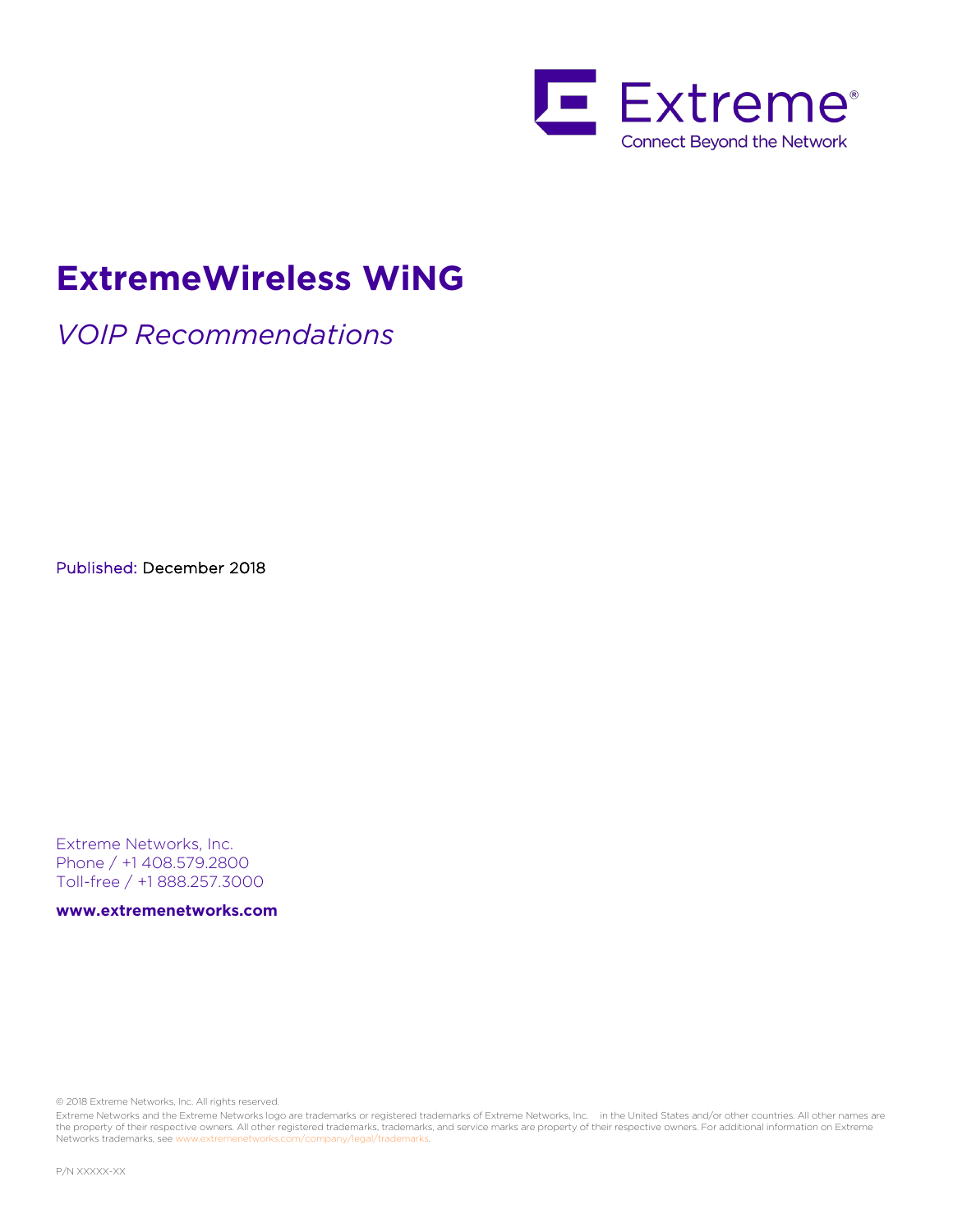# **Table of Contents**

| 15 |
|----|
|    |
| 19 |
|    |
| 20 |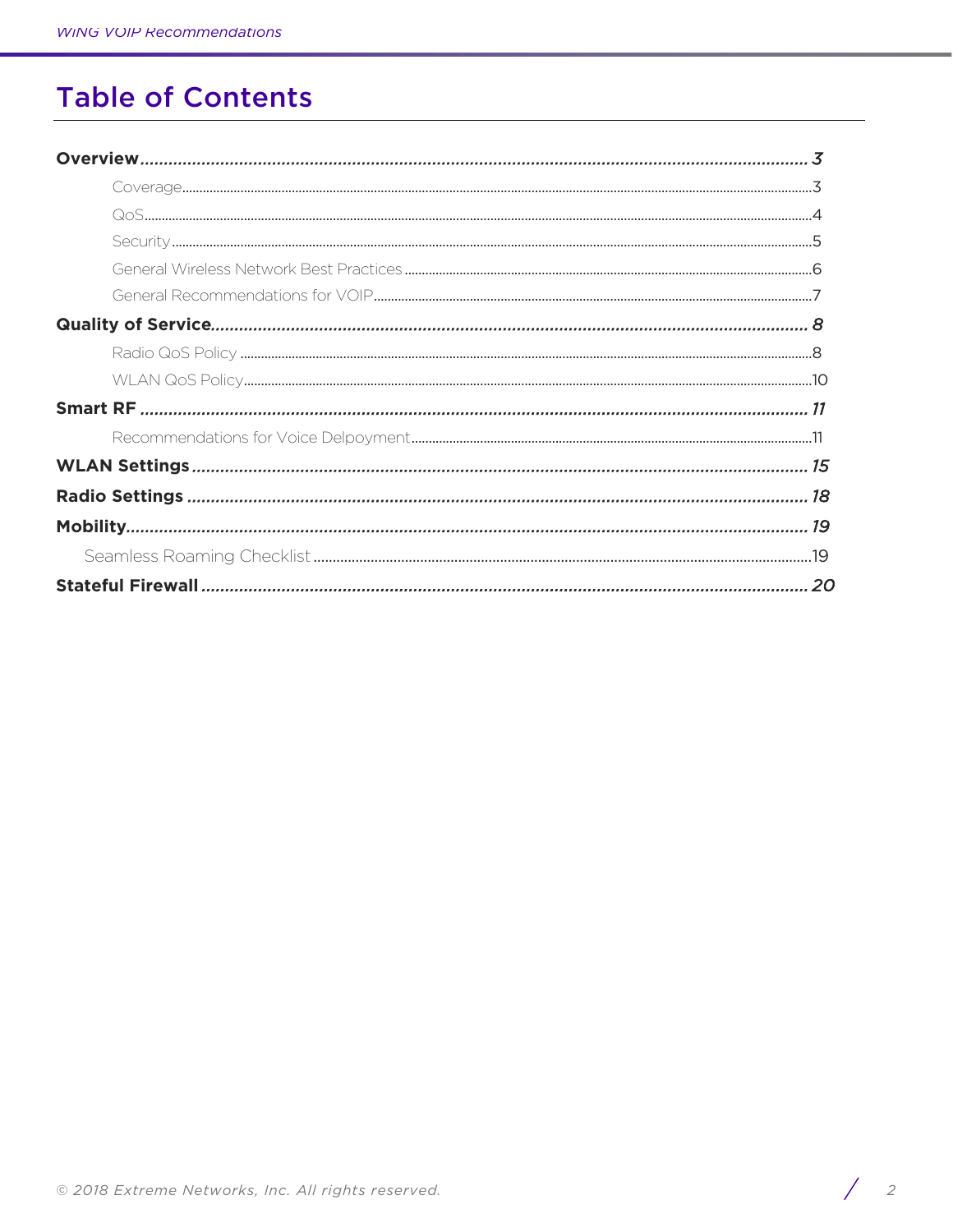# **Overview**

Voice over Wireless LAN (VoWLAN) delivers the functionality of an enterprise telephone system in a wireless handset. The handset is a wireless client device, and it shares the wireless network with laptops and other hand-held devices. For enterprise use, the handset is functionally equivalent to a wired desk phone, giving end-users all the features they are used to in a wired office telephone. The benefits of VoWLAN can result in substantial cost savings, leveraging Wi-Fi infrastructure and eliminating recurring charges associated with the use of cell phones, while significantly improving employee mobility.

There are two types of mobility, being mobile and 100%-connected mobility. To help explain this, think of the marketing manager working on a presentation and saving it on a network share. He later wants to give that presentation in the boardroom. If he picks up his laptop, closes the lid, and walks to the boardroom, opens the laptop, connects to the wireless network, and gives his presentation that is being mobile. His laptop may have disconnected from the wireless network in between his office and the boardroom, but he never noticed. The same manager starting a call on his VoWLAN handset while in his office, remaining on that call as he walked to the elevator, traveled up several floors, and then walked to the boardroom – that is true mobility. If his VoWLAN handset had disconnected during that call, he would have noticed.

True mobility and enterprise-grade VoWLAN requires wireless networks designed to provide the highest audio quality throughout the facility. VoWLAN handsets require continuous, reliable connections as a user moves throughout the coverage area. Voice applications have a low tolerance for network errors and delays, deteriorating with just a few hundred milliseconds of delay or 1% of packet loss.

## *Coverage*

Most data communication protocols provide a mechanism for retransmission of lost or corrupted packets, thus delays caused by retransmissions are not discernable. The real-time nature of a telephone conversation requires that voice packets be received correctly within 100ms of transmission. Lost or corrupted packets are discarded after limited retries. In areas of inadequate wireless coverage, the audio quality of real-time voice will suffer.

Moving handsets make the determination to roam in less than half the overlapping coverage area from a neighboring access point. That Assessment Area must be large enough to allow the handset time to discover, associate with, and connect to the next access point before the signal on the currently connected access point becomes too weak. Understanding what impacts RF coverage, cell size, and overlap is essential to properly design and configure a wireless network for voice usage.

The usable cell size of an access point is dictated by the frequency, signal power level, minimum data rate, number of channels used, and objects that attenuate the signal. A properly designed wireless network positions access points with sufficient overlapping coverage to ensure there are no coverage gaps between them. 20% overlapping coverage between access points will result in seamless hand-offs and excellent voice quality at the average walking speed of 3 mph. If the speed of the moving user is greater (golf cart, fork lift or running/jogging), a larger overlap percentage may be necessary.

Dynamic Channel Assessment (DCA) is generally performed between the transmission of voice and control packets to learn about neighboring access points. It takes approximately 250 ms to process each channel in the channel list. To determine the size of access point Cell Overlap, determine the number of feet covered per second for the average walking speed of 3mph:

- *•* 5,280 feet per mile \* 3mph = 15,840 feet per hour
- *•* 15,840 feet per hour / 60 = 264 feet per minute
- *•* 264 feet per minute / 60 = 4.4 feet per second

Then apply that distance to the duration of the DCA Cycle for each band/channel configuration. The Assessment Area is approximately 34 of the Coverage Overlap Area. Overlap Percentage is based on access points located 60 feet apart.

The following table shows the results of those calculations for various channel configurations: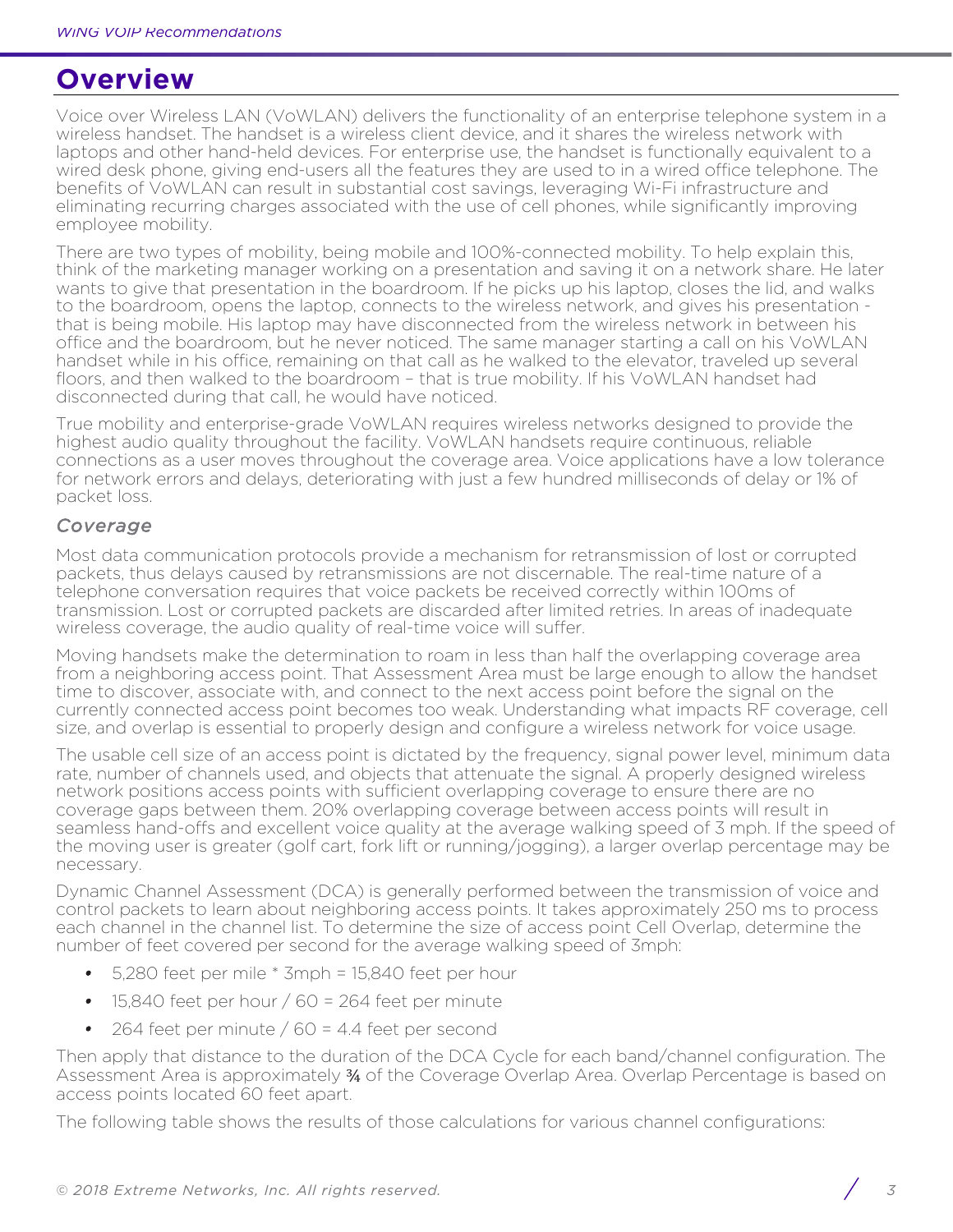| <b>Band</b>         | Number of<br>Channels | Duration<br>(ms) | DCA Cycle<br>(seconds) | Assesment<br>Area | Coverage<br>Overlap | Overlap<br>Percentage |
|---------------------|-----------------------|------------------|------------------------|-------------------|---------------------|-----------------------|
| $2.4$ GHz $\vert$ 3 |                       | 250              | 0.75                   | 3.30              | 4.40                | 7%                    |
| 5GHz                | 8                     | 250              | 2.00                   | 8.80              | 11.70               | 20%                   |
| 5GHz                |                       | 250              | 3.00                   | 13.20             | 7.60                | 29%                   |
| 5GHz                | 23                    | 250              | 5.75                   | 25.30             | 33.70               | 56%                   |

Failure to complete the DCA cycle within the assessment area can lead to loss of connectivity, choppy audio, or a dropped call. Give careful consideration to the number of channels deployed in 5 GHz for a VoWLAN environment to avoid this.

There are unique requirements for the various types of WLAN implementations. A data-only implementation does not require significant cell overlap as 802.11 clients typically step down their rate to accommodate the transition to another access point. Typical thresholds for a data-only implementation are a Signal Strength of -82 dBm and a Signal-to-Noise Ratio (SNR) of 10 dB.

The voice-data implementation generally requires a Signal Strength of -65 dBm, a Signal-to-Noise Ratio (SNR) of 25 dB or better, and a Cell Overlap of 20%. The Cell Overlap ensures that a VoWLAN handset can detect and connect to alternative access points before it reaches its current cell boundary. The Signal Strength target of -65 dBm at the cell edge results in more access points running at lower power levels. A same channel separation of 19 dB is necessary to diminish cochannel interference. In a voice-data implementation, a low noise background is as important as high energy density. Transient conditions will make themselves more evident in a voice-data implementation. The actual target minimum Signal Strength depends on the 802.11 frequency band it is operating in, modulation used, data rates enabled on the access point, and data rate used by the handset at any particular time.

| $2.4$ GHz 802.11b (CCK)  |       |     |       |
|--------------------------|-------|-----|-------|
| Rate (Mbps)              |       | 5.5 |       |
| Minimum RSSI (dBm)   -75 | $-70$ | -68 | $-65$ |

| 2.4GHz 802.11g (OFDM) |       |     |          |       |     |       |       |       |
|-----------------------|-------|-----|----------|-------|-----|-------|-------|-------|
| Rate (Mbps)           |       |     | $1 \cap$ |       | 24  | 36    | 48    | 54    |
| Minimum RSSI<br>dBm)  | $-67$ | -66 | $-64$    | $-62$ | -60 | $-56$ | $-52$ | $-47$ |

| 5GHz 802.11a (OFDM)  |       |       |          |       |     |     |       |     |
|----------------------|-------|-------|----------|-------|-----|-----|-------|-----|
| Rate (Mbps)          | 0     |       | $1 \cap$ | 18    | 24  | 36  | 48    | 54  |
| Minimum RSSI<br>dBm) | $-67$ | $-65$ | $-63$    | $-61$ | -58 | -54 | $-52$ | -50 |

Dynamic Channel Assignment and Intelligent Transmit Power Control should be used in all VoWLAN deployments. Transmit Power Minimum and Maximum levels should be established based on the maximum transmit power of the client used. In the case of multiple clients, minimum and maximum levels should be set to accommodate the client with the weakest transmit power. It is essential to prevent the access point from transmitting at a higher power than the client.

### *QoS*

WMM is based on IEEE 802.11e Enhanced Distributed Coordination Access (EDCA). The first component of WMM are the four Access Categories (derived from 802.1d).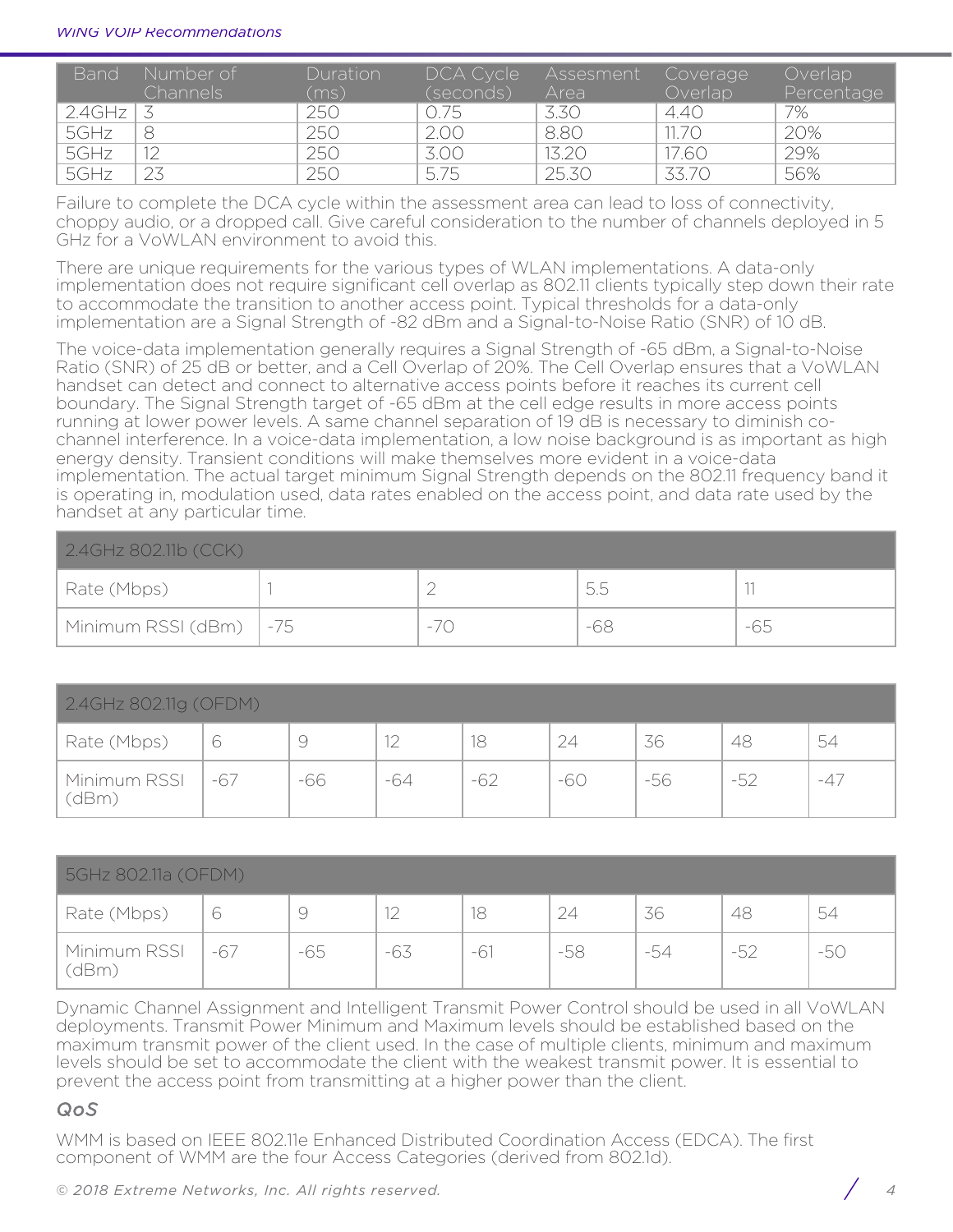| <b>WMM Access</b><br>Category | <b>Priority Level</b> | 802.1d Tags | Client wait time +<br>random backoff<br>window (slots) | <b>SIP Traffic Type</b>   |
|-------------------------------|-----------------------|-------------|--------------------------------------------------------|---------------------------|
| Voice (AC VO)                 | highest               | 7,6         | $2 + 0$ to 3                                           | Voice                     |
| Video (AC VI)                 |                       | 5,4         | $2 + 0 to 7$                                           | Call Control              |
| <b>Best Effort</b>            |                       | O,3         | $3 + 0$ to 15                                          | Other (PTT, OAI,<br>RTLS) |
| Background<br>(AC BK)         | lowest                | 2,1         | $7 + 0$ to 15                                          | Not used                  |

**WMM** relies on the application to assign the appropriate access category for the traffic it generates. Once the application assigns each packet to an access category, packets are then added to one of four independent transmit queues in the access point and client. Once transmitted onto the wireless network applications compete for available bandwidth, resulting in packet collisions. When this happens the access category used will determine the retransmission timing. The higher the priority level, the lower the required wait time and random "back-off" window.

WMM Power Save is the second component of WMM. Based on the IEEE 802.11e Unscheduled Automatic Power Save Delivery (U-APSD) mechanism, it is an enhancement of the legacy 802.11 power save mechanism. The application-based approach used in WMM Power Save enables individual applications to decide how often the client needs to communicate with the access point and how long it can remain in a "restful" state. In addition, WMM Power Save increases transmission efficiency by transmitting the same amount of data in a shorter time using fewer frames. Power save behavior is negotiated during the association of a handset with an access point.

The third component of WMM, **WMM Admission Control**, allows the access point to manage its available "air time" based on traffic requirements submitted by associated clients. Requests are rejected if insufficient resources are available. Use of WMM Admission Control avoids oversubscribing the access point, preserving and protecting QoS for all associated devices.

## *Security*

Authentication is the process that occurs after WLAN association, where the handset and authentication server verify each other's credentials then allow the handset access to the network. WPA2 has two different authentication modes, Personal and Enterprise. Personal mode uses a password-based authentication method called Pre-Shared Key (PSK). Personal mode is good for time-sensitive applications such as voice, because the key exchange sequence is limited and does not adversely affect roaming between access points. The PSK can be entered in hexadecimal or as an ASCII passphrase from the handset's administration menu or through configuration files.

WPA2 Enterprise security mode requires a WLAN device to mutually validate credentials through 802.1X with a RADIUS server on the network every time the device roams to a new access point. Authentication delays during roaming may cause dropped packets and result in longer delays and audio artifacts. The size of the credentials used and the location of the RADIUS authentication server can significantly affect the duration of that delay. Larger credentials are more secure, but they take more time to process.

Fast access point hand-off techniques allow for the part of the key derived from the authentication server to be cached in the wireless network, thereby shortening the time to renegotiate a secure hand-off. Client handsets generally offer two 802.1X authentication types (PEAPv0 with MSCHAPv2 or EAP-TLS), and two or three fast access point hand-off mechanisms (OKC & PMK Caching or 802.11r on newer handsets). The combination of the selected 802.1X authentication type and fast access point hand-off mechanisms results in faster roaming and fewer audio artifacts. Use of the fast access point hand-off methods does not eliminate situations where full 802.1X key exchanges must re-occur.

PEAP (Protected Extensible Authentication Protocol) was developed by Microsoft, Cisco and RSA Security for 802.1X authentication on WLANs. PEAPv0 with MSCHAPv2 is one of the most-commonly used PEAP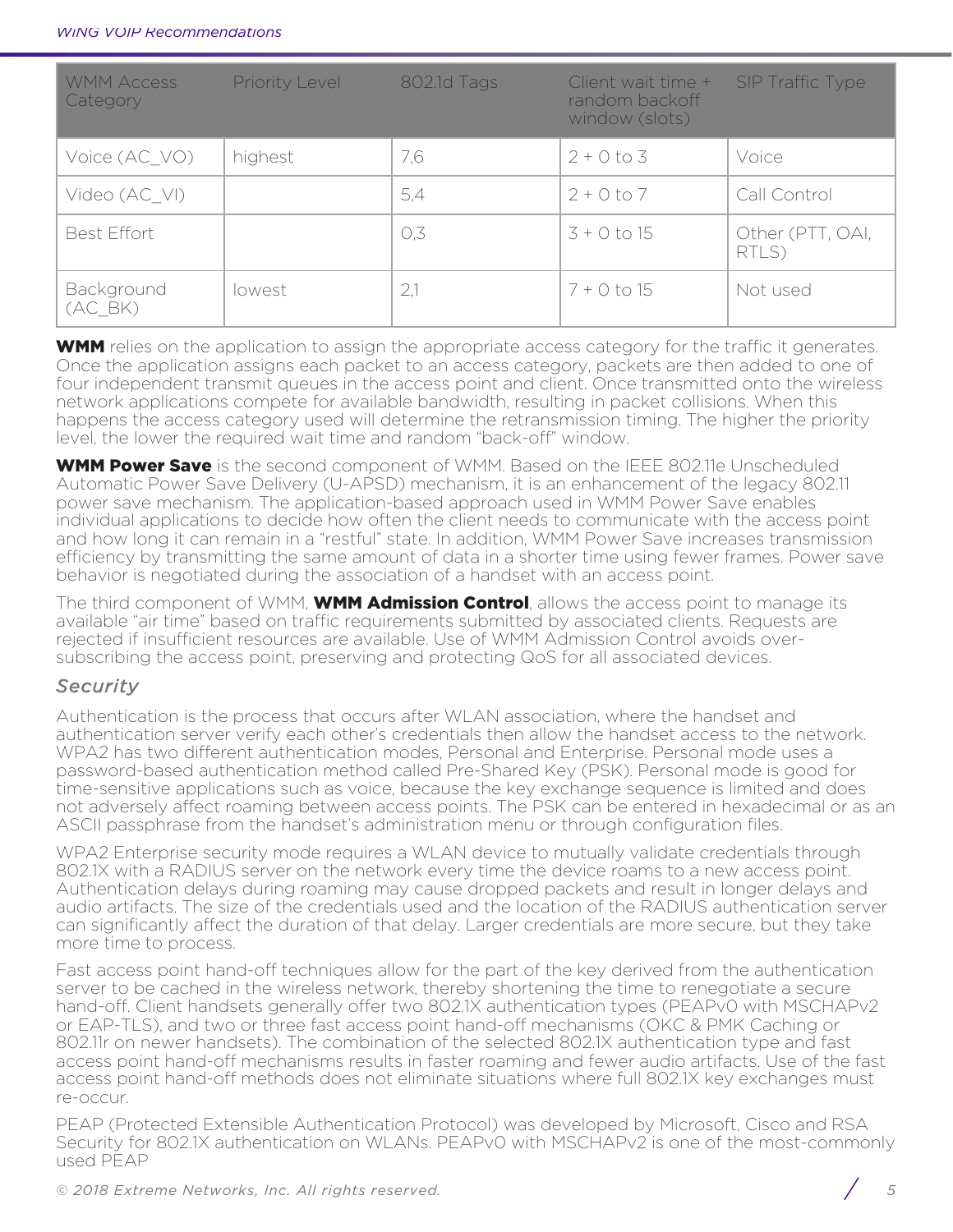subtypes. PEAP makes use of a server-side public key certificate to authenticate the server and creates an encrypted tunnel to exchange information between the server and the client. Larger certificate key sizes provide stronger encryption, but are more computationally intensive and therefore take more time to process. The longer processing time can result in audio artifacts.

## *General Wireless Network Best Practices*

In order for voice to operate efficiently in a wireless network, it is critical that it be separated from the data traffic by using 802.1q VLANs.

Most access points can be configured to allow or deny association of wireless clients based on their unique MAC address and is sometimes used as a method of securing the WLAN. This process is not recommended for a VoWLAN environment. MAC filtering is ineffective as a security method.

The traffic filtering capabilities of firewalls, Ethernet switches, and wireless controllers can also be used as an additional security layer when configured to allow only certain types of traffic to pass onto specific areas of the LAN. To properly provide access control, it is necessary to understand the type of IP traffic used. Following is a table of common port numbers:

| Protocol      | Type       | Port        |
|---------------|------------|-------------|
| <b>FTP</b>    | <b>TCP</b> | 21          |
| SSH           | <b>TCP</b> | 22          |
| Telnet        | <b>TCP</b> | 23          |
| <b>DNS</b>    | <b>UDP</b> | 53          |
| DHCP          | <b>UDP</b> | 67          |
| DHCP          | <b>UDP</b> | 68          |
| <b>TFTP</b>   | <b>UDP</b> | 69          |
| <b>HTTP</b>   | <b>TCP</b> | 80          |
| <b>NTP</b>    | <b>UDP</b> | 123         |
| LDAP          | Both       | 389         |
| <b>HTTPS</b>  | <b>TCP</b> | 443         |
| Syslog        | <b>UDP</b> | 514         |
| LDAP over TLS | Both       | 636         |
| SIP           | Both       | 5060        |
| SIP over TLS  | <b>TCP</b> | 5061        |
| <b>RTP</b>    | <b>UDP</b> | 16384-32767 |

While wireless handsets will generally work through a Firewall (if the appropriate ports are allowed) it is not recommended. Firewalls create jitter which can severely limit the successful and on-time delivery of audio packets.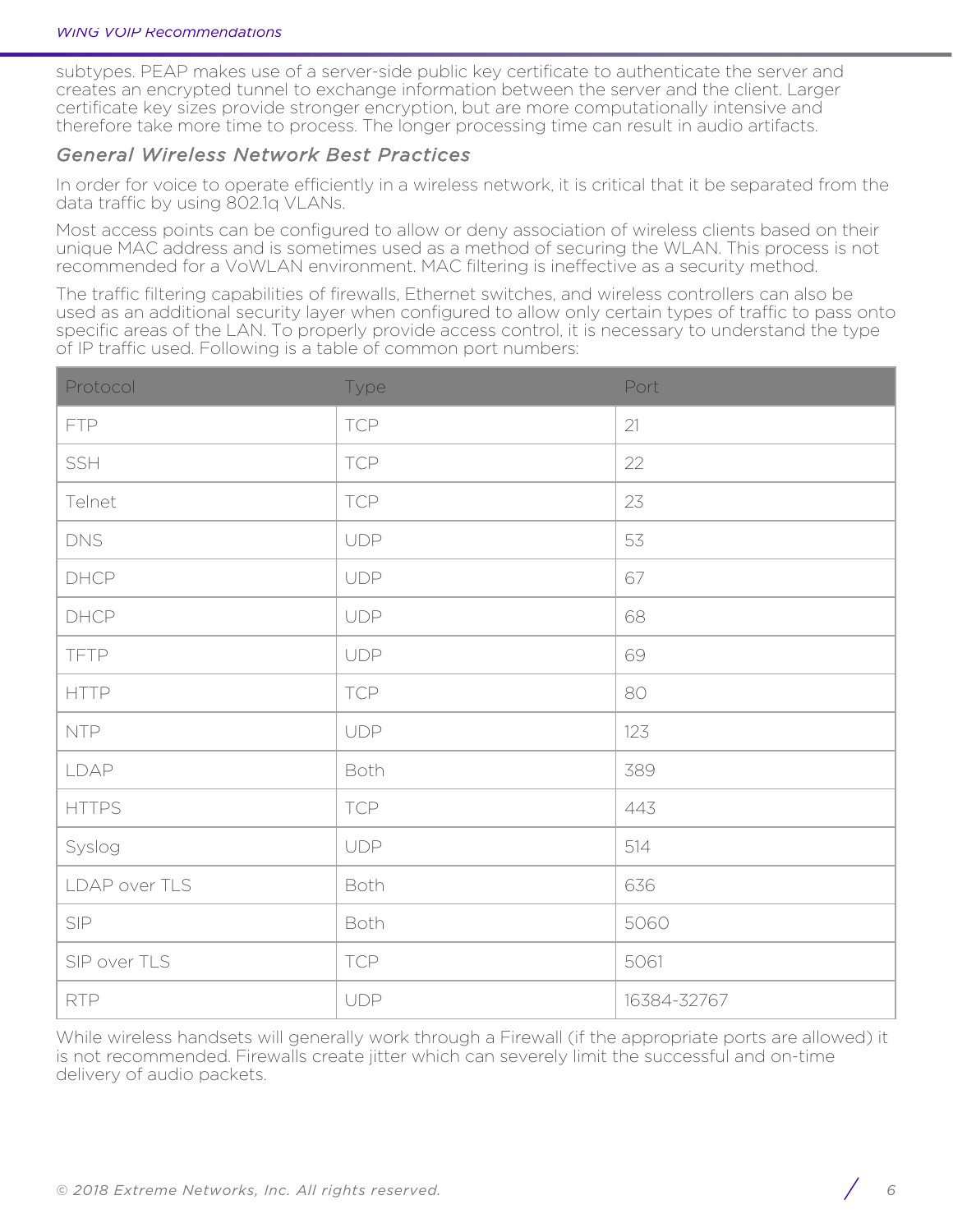# *General Recommendations for VOIP*

| Setting                | Value       | <b>Notes</b>                                                  |
|------------------------|-------------|---------------------------------------------------------------|
| Latency                | <100ms      | end-to-end                                                    |
| Jitter                 | $<$ 30 $ms$ |                                                               |
| Packet Loss            | $<$ 1%      |                                                               |
| Cell Overlap           | 20%         | 30% in critical environments                                  |
| Band                   | 5GHz        | 2.4GHz will almost never be<br>"clean" enough for stable VOIP |
| Channel Width          | 20MHz       |                                                               |
| SSIDs per Access Point | <6          |                                                               |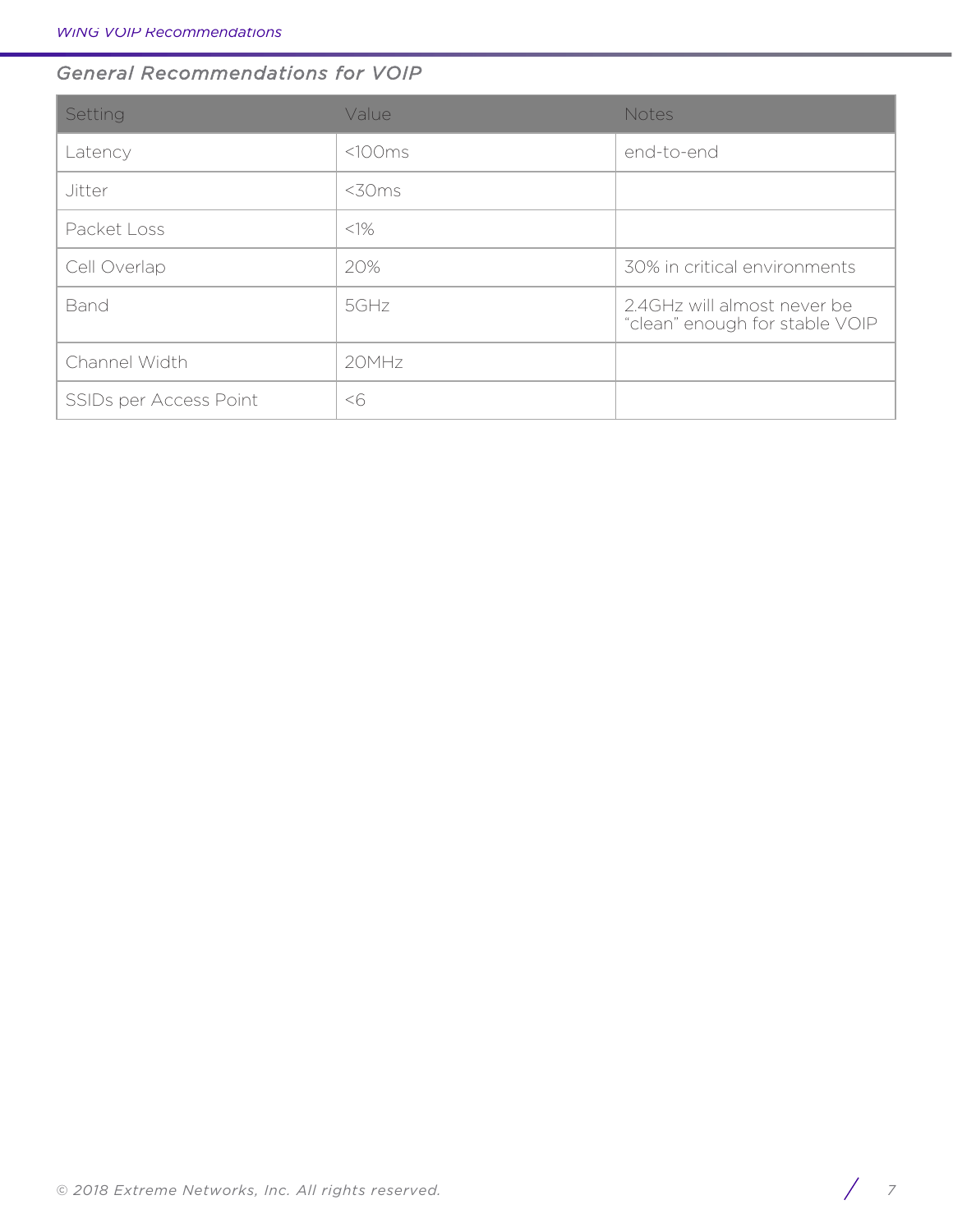# *Quality of Service*

Wireless networks transport a multitude of applications and data, including delay-sensitive data such as real-time voice. Bandwidth-intensive applications stretch network capabilities and resources, but also add value, and enhance business processes. Networks must provide secure, predictable, measurable, and sometimes guaranteed services. Achieving the required Quality of Service (QoS) by managing the delay, delay variation (jitter), bandwidth, and packet loss parameters on a network becomes the secret to a successful end-to-end business solution. Thus, QoS is the set of techniques to manage network resources. Verify or apply the following settings if the intent is to deliver VoIP over this wireless network.

# *Radio QoS Policy*

Radio QoS Policies are applied to individual radios within an Access Point. They are applied through Group Device Profiles.

Radio QoS parameters enforce WMM and police the different traffic types at the radio level. The most important of these is Admission Control.

#### WX9500 - $\frac{1}{2}$  admin WING  $v5.9$ Dashboard Configuration Diagnostics Operations Statistics Devices | Wireless | Network | Profiles | RF Domains | Security | Services | Management Revert | Commit | and Save 몰일 Wireless LANs Radio Quality of Service (QoS)  $\ddot{\mathbf{e}}$ (一) WLAN QoS Policy Radio QoS Policy Firewall detection traffic<br>Enable (e.g., SIP) Implicit TSPEC Voice **Best Effort** Video Background  $\circ$ Radio QoS Policy Association ACL default  $\overline{a}$ SMART RF Policy ה MeshConnex Policy Mesh QoS Policy Passpoint Policy ((e)) Sensor Policy Map: Interface  $|\bullet|$ Radio QoS (<sup>[5</sup>) default Type to search in tables Row Count: 1 Type to search Add ( **b b d d** Edit Delete Copy Rename Replace Find Functional Area | Type to search **Event Summary** Щ£

### From the GUI, select Configuration > Wireless > Radio QoS Policy > Edit "default"

## **WMM Tab – Voice Access**

Currently set to defaults, which should work well with typical Voice handsets and are the same as settings Wi-Fi Alliance tests against for WiFi Enterprise-Voice certification. Adjust as necessary.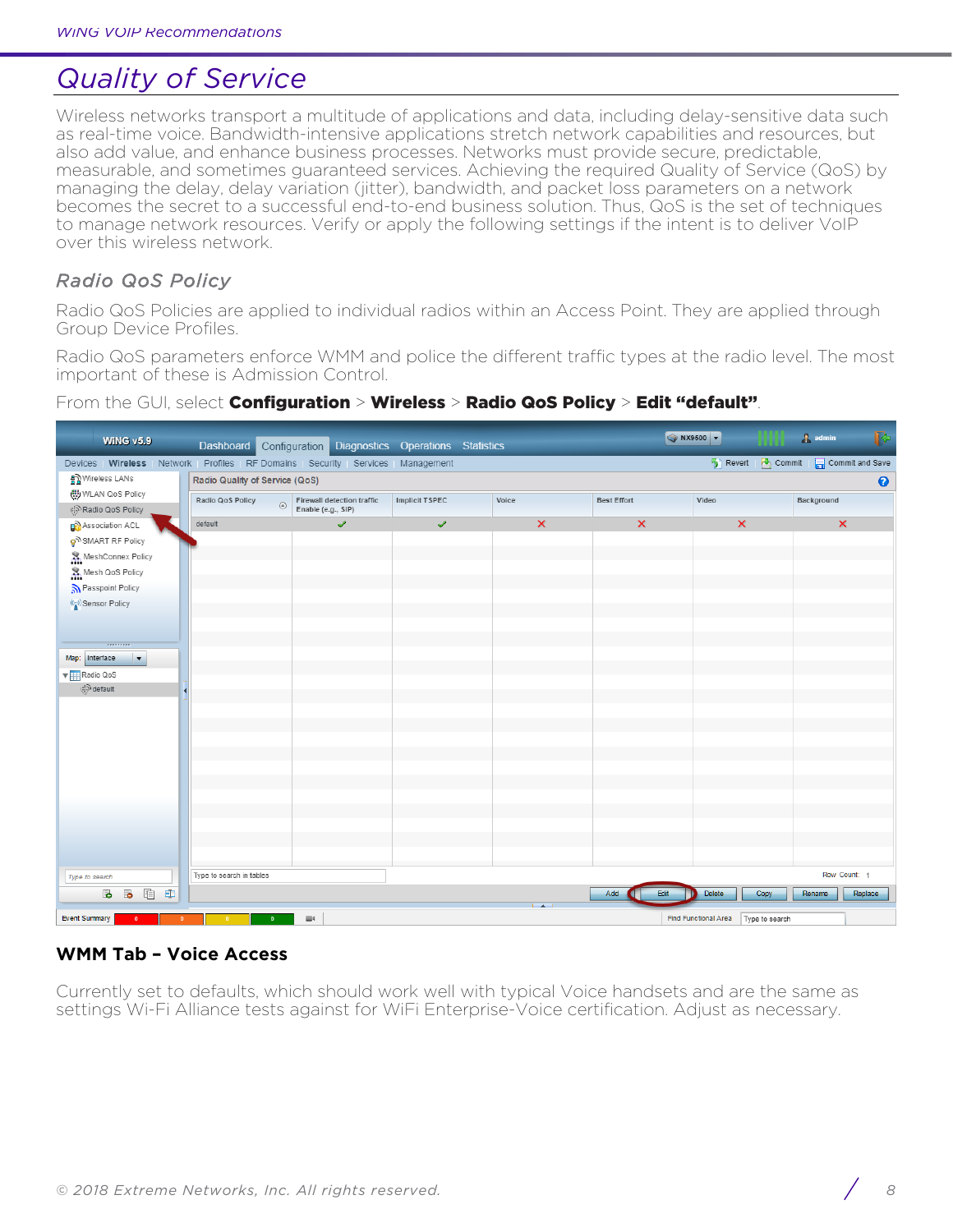| Radio QoS Policy default    |                                               |                                        |                                                                      | $\boldsymbol{\Theta}$ |
|-----------------------------|-----------------------------------------------|----------------------------------------|----------------------------------------------------------------------|-----------------------|
|                             |                                               | <b>Admission Control</b><br><b>WMM</b> | <b>Multimedia Optimizations</b>                                      |                       |
| <b>Voice Access</b>         |                                               |                                        | <b>Video Access</b>                                                  |                       |
| Transmit Ops 147            | ⇛<br>(0 to 65, 535)                           |                                        | Transmit Ops 194<br>$\div$<br>(0 to 65, 535)                         |                       |
| <b>AIFSN</b>                | ╞<br>(1 to 15)<br>$Q$ 1                       |                                        | $\left  \div \right $<br><b>AIFSN</b><br>(1 to 15)<br>0              |                       |
| ECW Min                     | $ \hat{\div} $<br>(0 to 15)<br>0 <sup>2</sup> |                                        | $\div$<br><b>ECW Min</b><br>(0 to 15)<br>$Q = 3$                     |                       |
| <b>ECW Max</b>              | $ \hat{\div} $<br>(0 to 15)<br>$Q = 3$        |                                        | $\left  \div \right $<br><b>ECW Max</b><br>(0 to 15)<br>$Q$ 4        |                       |
| Normal (Best Effort) Access |                                               |                                        | Low (Background) Access                                              |                       |
| Transmit Ops (b) 0          | ≑<br>(0 to 65, 535)                           |                                        | Transmit Ops (b) 0<br>₩<br>(0 to 65, 535)                            |                       |
| <b>AIFSN</b>                | H<br>(1 to 15)<br>$Q = 3$                     |                                        | $\div$<br><b>AIFSN</b><br>(1 to 15)<br>0 <sub>7</sub>                |                       |
| <b>ECW Min</b>              | H<br>(0 to 15)<br>$Q$ 4                       |                                        | $\div$<br><b>ECW Min</b><br>(0 to 15)<br>$Q$ 4                       |                       |
| <b>ECW Max</b>              | H<br>(0 to 15)<br>06                          |                                        | $\left  \div \right $<br><b>ECW Max</b><br>(0 to 15)<br>$\bullet$ 10 |                       |

### Admission Control Tab – Voice Access

Currently set to defaults, however for VOIP deployment, Admission Control for Voice traffic should be enabled leaving rest of the values as default.

| Radio QoS Policy default                           |                                                                                         |            |                          |                                 |                                                 | $\bullet$ |
|----------------------------------------------------|-----------------------------------------------------------------------------------------|------------|--------------------------|---------------------------------|-------------------------------------------------|-----------|
|                                                    |                                                                                         | <b>WMM</b> | <b>Admission Control</b> | <b>Multimedia Optimizations</b> |                                                 |           |
| Settings                                           |                                                                                         |            |                          | <b>Settings</b>                 |                                                 |           |
| Firew all detection traffic Enable (e.g., SIP) O V |                                                                                         |            |                          | <b>Implicit TSPEC</b>           | $\overline{\mathbf{0}}$ $\overline{\mathbf{v}}$ |           |
| <b>Voice Access</b>                                |                                                                                         |            |                          | <b>Video Access</b>             |                                                 |           |
| <b>Enable Voice</b>                                | $\sqrt{}$                                                                               |            |                          | Enable Video                    | $\bullet$                                       |           |
| Maximum Airtime                                    | $\left( \begin{matrix} \bullet \\ \bullet \end{matrix} \right)$<br>(0 to 150)<br>$Q$ 75 |            |                          | Maximum Airtime                 | ÷.<br>(0 to 150)<br>0<br>75                     |           |
| <b>Maximum Wireless Clients</b>                    | $\div$<br>(0 to 256)<br>0100                                                            |            |                          | <b>Maximum Wireless Clients</b> | ÷<br>(0 to 256)<br>0100                         |           |
| Maximum Roamed Wireless Clients                    | $\left  \div \right $<br>(0 to 256)<br>() 10                                            |            |                          | Maximum Roamed Wireless Clients | ÷<br>(0 to 256)<br>$Q$ 10                       |           |
| <b>Reserved for Roam</b>                           | €<br>(0 to 150)<br>010                                                                  |            |                          | <b>Reserved for Roam</b>        | $\frac{1}{\pi}$<br>(0 to 150)<br>010            |           |
| Normal (Best Effort) Access                        |                                                                                         |            |                          | Low (Background) Access         |                                                 |           |
| <b>Enable Best Effort</b>                          | $\overline{\mathbf{0}}$                                                                 |            |                          | Enable Background               | $\bullet$                                       |           |
| Maximum Airtime                                    | ÷<br>(0 to 150)<br>075                                                                  |            |                          | Maximum Airtime                 | ÷.<br>(0 to 150)<br>0<br>75                     |           |
| <b>Maximum Wireless Clients</b>                    | ÷<br>(0 to 256)<br>0100                                                                 |            |                          | Maximum Wireless Clients        | ÷<br>(0 to 256)<br>0100                         |           |
| <b>Maximum Roamed Wireless Clients</b>             | ÷<br>(0 to 256)<br>010                                                                  |            |                          | Maximum Roamed Wireless Clients | $\hat{=}$<br>(0 to 256)<br>$0$ 10               |           |
| <b>Reserved for Roam</b>                           | (0 to 150)<br>010                                                                       |            |                          | <b>Reserved for Roam</b>        | (0 to 150)<br>010                               |           |

## Multimedia Optimizations Tab – Accelerated Multicast

Currently set to defaults, which should work well with majority of modern push-to-talk clients. Adjust as necessary.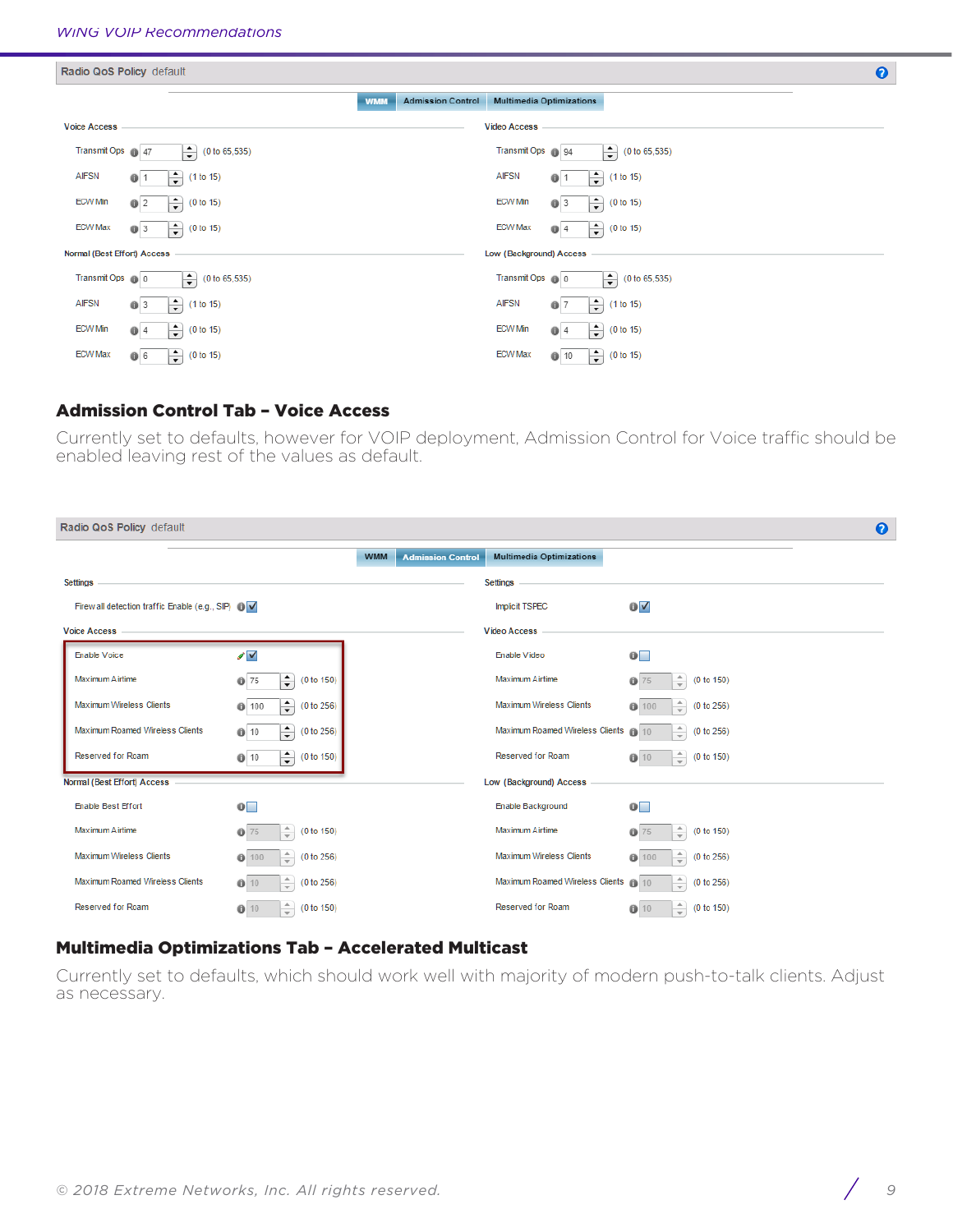| Radio QoS Policy default                                              |                                         |                          |                                 |  |
|-----------------------------------------------------------------------|-----------------------------------------|--------------------------|---------------------------------|--|
|                                                                       | <b>WMM</b>                              | <b>Admission Control</b> | <b>Multimedia Optimizations</b> |  |
| <b>Accelerated Multicast</b>                                          |                                         |                          |                                 |  |
| Maximum multicast streams allow ed                                    | ÷<br>(0 to 256)<br>$Q$ 25               |                          |                                 |  |
| When wireless client count exceeds the above limit                    | <b>O</b> Revert<br>$\blacktriangledown$ |                          |                                 |  |
| Maximum multicast streams per client                                  | (1 to 4)<br>0                           |                          |                                 |  |
| Packets per second for multicast flow for it to be accelerated (a) 10 | ÷<br>(1 to 500)                         |                          |                                 |  |
| Timeout for w ireless clients                                         | $\div$<br>(5 to 6,000)<br>6060          |                          |                                 |  |

# *WLAN QoS Policy*

WLAN QoS policy unlike the Radio QoS policy applies to a specific SSID that allows more granular control over WMM and legacy non-WMM QoS settings. By defining Guest, Normal and Voice policies and using them appropriately, Voice traffic can be prioritized.

An example of WLAN QoS policy for Voice is shown below. The default settings are optimal for majority of modern VOIP clients. As for the legacy non-WMM capable clients, the following parameters may be optionally enabled to support them (do NOT enable them unless there are clients that need them):

- 1) Non-WMM Client Traffic Classification in case there are non-WMM VOIP handsets, you can optionally mark all traffic from non-WMM device into a specific category, such as Voice.
- 2) Voice-Prioritization enables support for legacy Symbol VOIP phones (prioritizes traffic from these non-WMM handsets over other non-WMM clients).
- 3) SVP Prioritization enables support for legacy SpectraLink and Polycom phones. Do not enable for other voice clients.

| WLAN QOS POIICY Voice-WLAN-QoS           |                                                 |            |            |                               |                                       |
|------------------------------------------|-------------------------------------------------|------------|------------|-------------------------------|---------------------------------------|
|                                          |                                                 | <b>WMM</b> | Rate Limit | Multimedia Optimizations      |                                       |
| Settings                                 |                                                 |            |            | <b>Video Access</b>           |                                       |
| <b>Wireless Client Classification</b>    | O WMM<br>$\blacktriangledown$                   |            |            | <b>Transmit Ops</b>           | €<br>(0 to 65, 535)<br><b>0</b> 94    |
| Non-Unicast Classification               | <b>Default</b><br>$\overline{\phantom{a}}$      |            |            | <b>AIFSN</b>                  | $\div$<br>(2 to 15)<br>0 <sup>2</sup> |
| <b>Enable Voice Prioritization</b>       | $\mathbf{0}$                                    |            |            | <b>ECW Min</b>                | ÷<br>(0 to 15)<br>$Q$ 3               |
| Enable SVP Prioritization                | $\mathbf{0}$                                    |            |            | <b>ECW Max</b>                | $\div$<br>(0 to 15)<br>$Q$ 4          |
| Enable WMM Pow er Save                   | $\overline{\mathbf{0}}$ $\overline{\mathbf{v}}$ |            |            | Low (Background) Access       |                                       |
| Enable QBSS Load IE                      | $\overline{\mathbf{0}}$ $\overline{\mathbf{v}}$ |            |            | <b>Transmit Ops</b>           | €<br>(0 to 65, 535)<br>00             |
| Configure Non WMM Client Traffic / Voice | $\overline{\mathbf{v}}$                         |            |            | <b>AIFSN</b>                  | $\div$<br>(2 to 15)<br>$Q$ 7          |
| <b>Voice Access</b>                      |                                                 |            |            | <b>ECW Min</b>                | $\div$<br>(0 to 15)<br>$Q$ 4          |
| <b>Transmit Ops</b>                      | $\div$<br>(0 to 65, 535)<br>$Q$ 47              |            |            | <b>ECW Max</b>                | $\div$<br>(0 to 15)<br>010            |
| <b>AIFSN</b>                             | $\div$<br>(2 to 15)<br>0 <sup>2</sup>           |            |            | <b>Other Settings</b>         |                                       |
| <b>ECW Min</b>                           | $\div$<br>0 <sup>2</sup><br>(0 to 15)           |            |            | <b>Trust IP DSCP</b>          | $\overline{O}$                        |
| <b>ECW Max</b>                           | $\div$<br>03<br>(0 to 15)                       |            |            | Trust 802.11 WMM QoS <b>D</b> |                                       |
| Normal (Best Effort) Access              |                                                 |            |            |                               |                                       |
| <b>Transmit Ops</b>                      | €<br>(0 to 65, 535)<br>00                       |            |            |                               |                                       |
| <b>AIFSN</b>                             | $\div$<br>$Q$ 3<br>(2 to 15)                    |            |            |                               |                                       |
| <b>ECW Min</b>                           | $\div$<br>(0 to 15)<br>04                       |            |            |                               |                                       |
| <b>ECW Max</b>                           | $\div$<br>$Q$ 10<br>(0 to 15)                   |            |            |                               |                                       |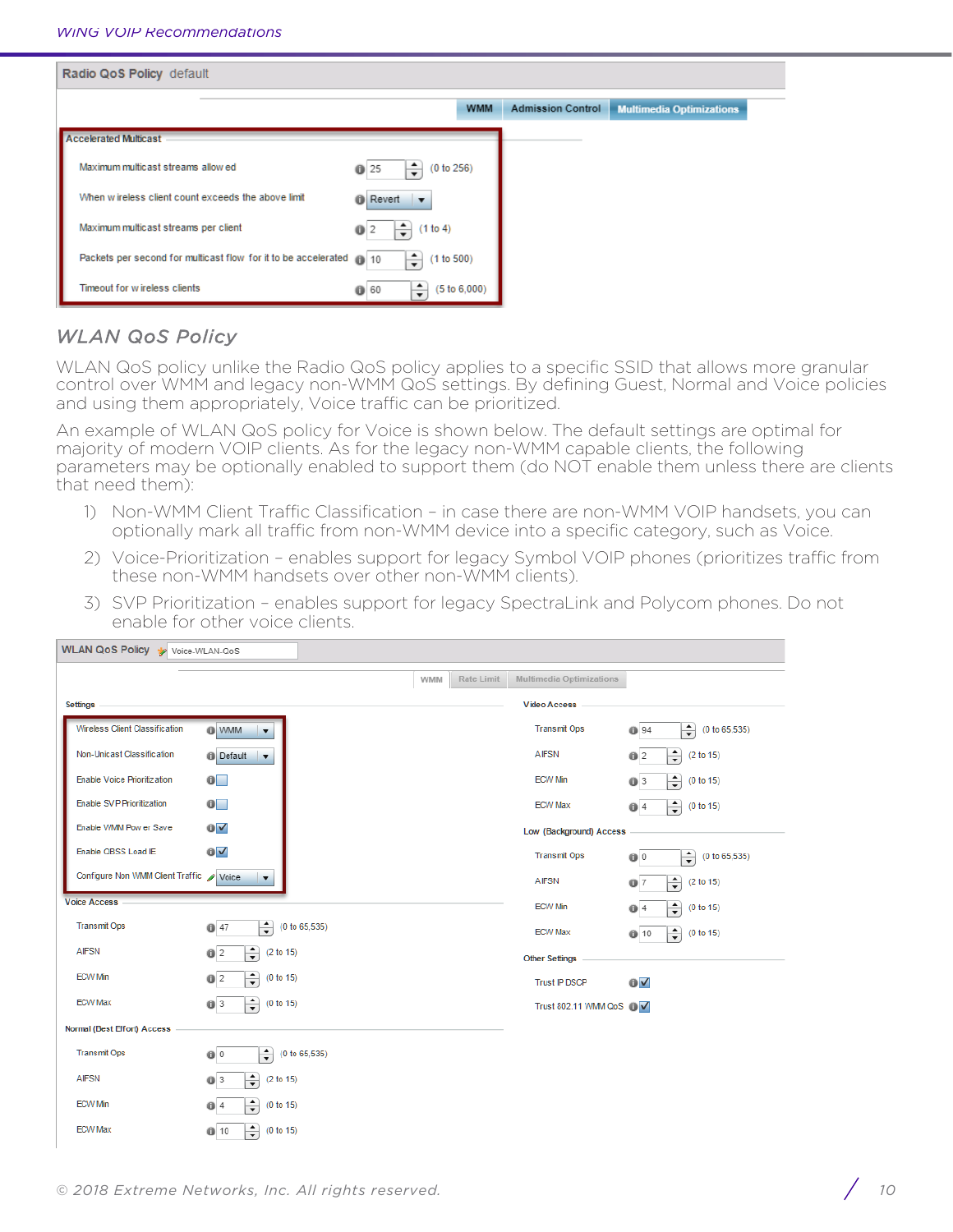# *Smart RF*

Self-Monitoring At Run Time RF Management is designed to simplify RF configuration and optimize radio performance in dynamic ever-changing environments.

Smart-RF:

- Centralizes the decision process and makes intelligent RF configuration decisions using data obtained from the RF environment.
- Intelligently applies various algorithms to arrive at the optimal channel and power selection for all access points in the network.
- Monitors the network for external WiFi interference, neighbor WiFi interference and non-WiFi interference and client connectivity SNR.
- Provides automatic mitigation from problematic events such as interference, noise, coverage holes and radio failures.
- Reacts to changes in the RF environment, self-healing if necessary.

## *Recommendations for Voice Delpoyment*

Under basic settings of the SmartRF policy enable Neighbor Recovery (provides automatic cell size change by monitoring neighboring radios and provides self-healing mechanisms in case of radio failure) and Interference Recovery (provides dynamic channel changes in case of WiFi or nonWiFi interference events). Typically, in VOIP deployment it is not required to enable Coverage Hole Detection, as VOIP designs are usually done with higher AP density in mind. In multi-floor building it is important to enable SmartRF grouping by Floor, so it will make decisions based on the floor where AP is located (APs are assigned to floors using profiles or by simple drag&drop in the UI).

| SMART RF                     |                                                                          |
|------------------------------|--------------------------------------------------------------------------|
| Activate SMART RF Policy 1 V |                                                                          |
| <b>Basic Configuration</b>   | <b>Basic Settings</b>                                                    |
| Channel and Power            |                                                                          |
| Scanning Configuration       | Sensitivity                                                              |
| Recovery                     | SMART RF Policy Enable 1 V                                               |
| Select Shutdown              | $\overline{\mathbf{0}}$ $\overline{\mathbf{v}}$<br>Interference Recovery |
|                              | Coverage Hole Recovery <b>D</b>                                          |
|                              | $\overline{\mathbf{0}}$ $\overline{\mathbf{v}}$<br>Neighbor Recovery     |
|                              |                                                                          |
|                              | <b>Calibration Assignment</b>                                            |
|                              | Enable Per Area O                                                        |
|                              | Enable Per Floor 1                                                       |

Under channel and power tab, the following recommendations apply for VOIP deployments:

- 1. Do not exceed max power of 15dBm. Majority of VOIP clients are low-powered devices, hence to maintain symmetrical power between AP and the client, it is recommended not to transmit at very high power.
- 2. For dual-band deployments, set 5GHz max power about 3dB higher than 2.4GHz max power to naturally let the clients prefer cleaner 5GHz spectrum.
- 3. 5GHz channel list should include only non-DFS channels. In EU/ETSI regulatory domain those are UNII1 channels 36,40,44,48. In FCC regulatory domains they are 36,40,44,48,149,153,157,161. The reason behind this logic is simple - AP discovery on non-DFS channels for a client is much faster, as client is allowed to send probe requests, rely on 802.11k or listen for a beacon. On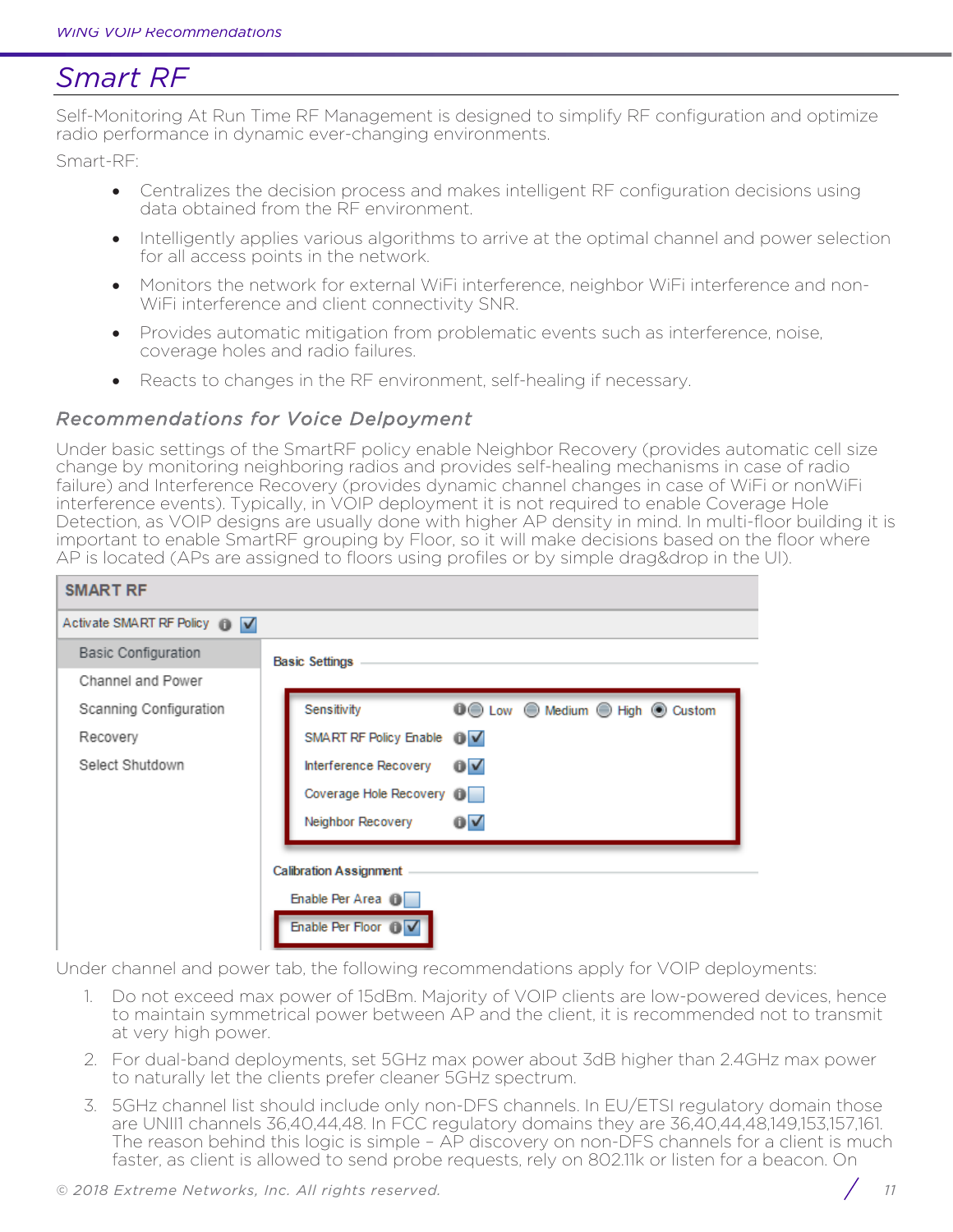DFS channels, clients are not allowed to transmit probe requests until they can hear a beacon. This may dramatically increase new AP discovery time and result in poor roaming performance.

4. Use 20MHz wide channels in 5GHz, to allow for a better channel re-use.

| <b>SMART RF</b>                             |                                                                                                                                                                 |                                        |  |
|---------------------------------------------|-----------------------------------------------------------------------------------------------------------------------------------------------------------------|----------------------------------------|--|
| Activate SMART RF Policy 1 V                |                                                                                                                                                                 |                                        |  |
| <b>Basic Configuration</b>                  | <b>Power Settings</b>                                                                                                                                           |                                        |  |
| Channel and Power<br>Scanning Configuration | 5 GHz Minimum Pow er<br>$\div$<br>(1 to 20 dBm)<br>$\mathcal{S}$ 8<br>5 GHz Maximum Pow er<br>$\frac{1}{\sqrt{2}}$<br>(1 to 20 dBm)<br>$\blacktriangleright$ 14 |                                        |  |
| Recovery<br>Select Shutdown                 | 2.4 GHz Minimum Pow er<br>$\div$<br>(1 to 20 dBm)<br>28<br>2.4 GHz Maximum Pow er 11<br>€<br>(1 to 20 dBm)                                                      |                                        |  |
|                                             | <b>Channel Settings</b>                                                                                                                                         |                                        |  |
|                                             | 5 GHz Channels<br>$\overline{\mathbf{v}}$<br>36<br>٠<br>$\mathcal{L}$<br>I<br>40<br>44<br>$\overline{\phantom{0}}$                                              |                                        |  |
|                                             | 5 GHz Channel Width<br>SOMHz ● 40MHz ● 80MHz ● Automatic                                                                                                        |                                        |  |
|                                             | 2.4 GHz Channels<br>◆<br>$\blacktriangledown$<br>0 <sup>1</sup><br>6<br>11                                                                                      |                                        |  |
|                                             | <b>O</b> 20MHz ● 40MHz ● Automatic<br>2.4 GHz Channel Width                                                                                                     |                                        |  |
|                                             | <b>Area Based Channel Settings</b>                                                                                                                              |                                        |  |
|                                             | Band<br>Area                                                                                                                                                    | $\widehat{\mathbb{U}}$<br>Channel List |  |
|                                             |                                                                                                                                                                 |                                        |  |
|                                             |                                                                                                                                                                 |                                        |  |
|                                             | 0                                                                                                                                                               |                                        |  |
|                                             |                                                                                                                                                                 |                                        |  |
|                                             |                                                                                                                                                                 |                                        |  |
|                                             |                                                                                                                                                                 | + Add Row                              |  |

Set the following settings for the Off Channel Scanning mechanism used by SmartRF to monitor the environment: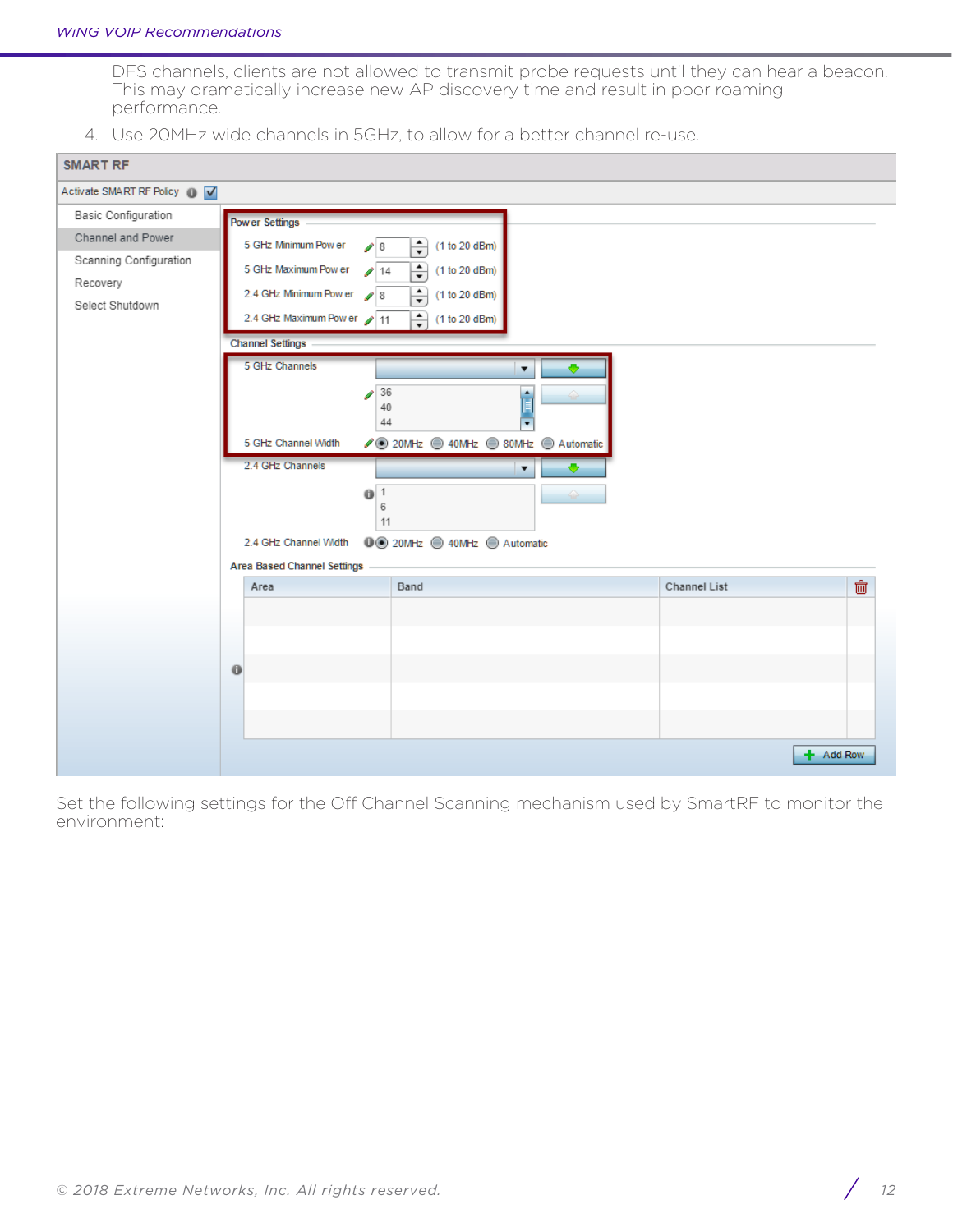| <b>SMART RF</b>                                                                       |                                                                                                                                                                                                                                                                                                                                                                                                                                                                                                                                                                                                                                                                                                                                            |           |
|---------------------------------------------------------------------------------------|--------------------------------------------------------------------------------------------------------------------------------------------------------------------------------------------------------------------------------------------------------------------------------------------------------------------------------------------------------------------------------------------------------------------------------------------------------------------------------------------------------------------------------------------------------------------------------------------------------------------------------------------------------------------------------------------------------------------------------------------|-----------|
| Activate SMART RF Policy O                                                            |                                                                                                                                                                                                                                                                                                                                                                                                                                                                                                                                                                                                                                                                                                                                            |           |
| <b>Basic Configuration</b><br>Channel and Power<br>Scanning Configuration<br>Recovery | <b>Monitoring Configuration</b><br>$0\lambda$<br><b>Smart Monitoring Enable</b><br><b>OCS Monitoring Awareness</b><br>Threshold<br>$\frac{1}{\sqrt{2}}$<br>(10 to 10,000)<br>$\overline{\mathbf{0}}$<br>10 <sup>1</sup>                                                                                                                                                                                                                                                                                                                                                                                                                                                                                                                    |           |
| Select Shutdown                                                                       | <b>End Time</b><br>Index<br>Day<br><b>Start Time</b><br>0                                                                                                                                                                                                                                                                                                                                                                                                                                                                                                                                                                                                                                                                                  | 命         |
|                                                                                       | Scanning Configuration for 5.0 GHz<br>Duration<br>€<br>$Q$ 75<br>(20 to 150 milliseconds)<br>(1 to 120)<br>Frequency<br>010<br>Seconds<br>$\blacktriangledown$<br><b>Extended Scan Frequency</b><br>÷<br>(0 to 50)<br>03<br>$\frac{1}{\tau}$<br>Sample Count<br>(1 to 15)<br>010<br>Client Aw are Scanning<br>$\frac{1}{\tau}$<br>(1 to 255)<br>$\bullet$<br>Pow er Save Aw are Scanning<br>Voice Aw are Scanning<br><b>D</b> ⊙ Dynamic ⊜ Strict ⊜ Disable<br>Transmit Load Aw are Scanning O<br>(1 to 100)<br>Scanning Configuration for 2.4 GHz<br>€<br>Duration<br>(20 to 150 milliseconds)<br>$Q$ 75<br>(1 to 120)<br>Frequency<br>010<br>Seconds<br>$\blacktriangledown$<br><b>Extended Scan Frequency</b><br>÷<br>(0 to 50)<br>$Q$ 3 | + Add Row |
|                                                                                       | Sample Count<br>$\div$<br>$0$ 15<br>(1 to 15)<br>Client Aw are Scanning<br>$\frac{1}{\sqrt{2}}$<br>(1 to 255)<br>$\mathbf{0}$<br>Pow er Save Aw are Scanning<br><b>O</b> ⊙ Dynamic  Strict  Disable<br>Voice Aw are Scanning<br><b>D</b> ⊙ Dynamic ⊜ Strict ⊜ Disable<br>Transmit Load Aw are Scanning O<br>(1 to 100)<br>$\vert$ 1                                                                                                                                                                                                                                                                                                                                                                                                        |           |

# Under *Recovery* à *Neighbor Recovery* enable *Dynamic Sampling*:

| <b>SMART RF</b>                     |                                                                             |  |
|-------------------------------------|-----------------------------------------------------------------------------|--|
| Activate SMART RF Policy <b>D</b> V |                                                                             |  |
| <b>Basic Configuration</b>          | Interference Recovery<br>Coverage Hole Recovery<br><b>Neighbor Recovery</b> |  |
| Channel and Power                   |                                                                             |  |
| Scanning Configuration              | <b>Hold Time</b>                                                            |  |
| Recovery                            | Pow er Hold Time<br>(0 to 1)<br>$\bf{0}$<br>$\mathbf{v}$<br>Hours           |  |
| Select Shutdown                     | Neighbor Recovery                                                           |  |
|                                     | 5 GHz Neighbor Pow er Threshold<br>÷<br>(-85 to -55 dBm)<br>$\bullet$ -70   |  |
|                                     | 2.4 GHz Neighbor Pow er Threshold @ 70<br>$\Rightarrow$<br>(-85 to -55 dBm) |  |
|                                     | <b>Dynamic Sample Recovery</b>                                              |  |
|                                     | 0 <sub>N</sub><br>Dynamic Sample Enabled                                    |  |
|                                     | <b>Dynamic Sample Retries</b><br>÷<br>03<br>(1 to 10)                       |  |
|                                     | Dynamic Sample Threshold<br>÷<br>(1 to 30)<br>05                            |  |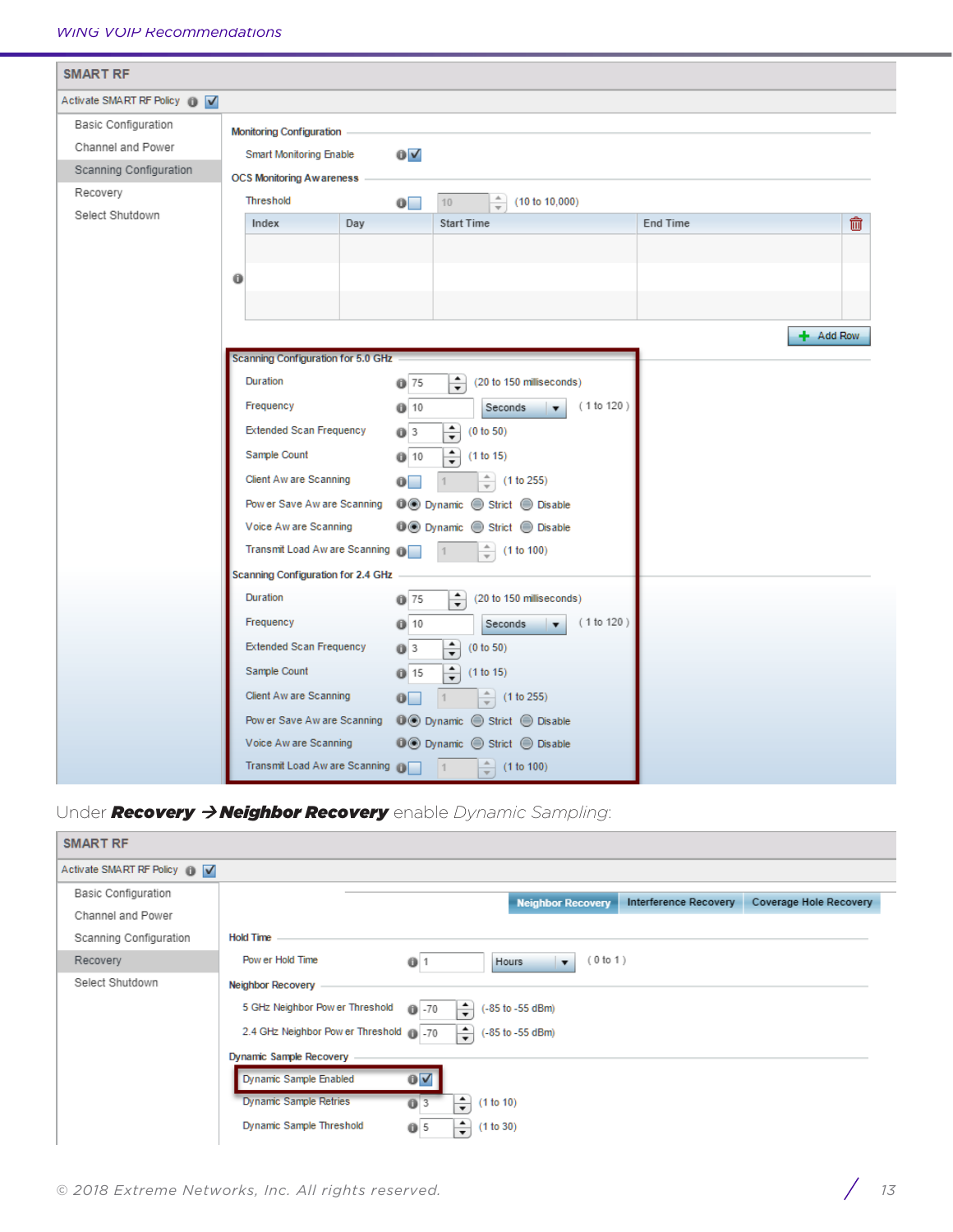Move to **Recovery > Interference Recovery** and change the *client threshold* from default 50 down to 3 and *channel switch delta* to 15 for both 5GHz and 2.4GHz. Lowering down the client threshold prevents SmartRF radio from making a channel change (thus disrupting current clients) unless the radio has 3 or less clients connected. It is all about the balance between "should I switch to a better channel, because current channel is busy" or "should I keep everyone connected, no matter how bad/good their current experience is". Channel switch delta determines the SNR difference between current and potential new channel, i.e. if the new channel is by 15dB cleaner, then the radio will switch the channel.

| <b>SMART RF</b>              |                                  |                                    |                          |                              |                        |
|------------------------------|----------------------------------|------------------------------------|--------------------------|------------------------------|------------------------|
| Activate SMART RF Policy n V |                                  |                                    |                          |                              |                        |
| <b>Basic Configuration</b>   |                                  |                                    | <b>Neighbor Recovery</b> | <b>Interference Recovery</b> | Coverage Hole Recovery |
| Channel and Power            |                                  |                                    |                          |                              |                        |
| Scanning Configuration       | Interference Recovery            |                                    |                          |                              |                        |
| Recovery                     | Interference                     | $\bullet$ $\checkmark$             |                          |                              |                        |
| Select Shutdown              | Noise                            | $\bullet$ $\checkmark$             |                          |                              |                        |
|                              | Noise Factor                     | $(1.0 - 3.0)$<br>$\bullet$<br>1.50 |                          |                              |                        |
|                              | Channel Hold Time                | Hours<br>Q <sub>2</sub>            | (0 to 24)<br>$\cdot$     |                              |                        |
|                              | <b>Client Threshold</b>          | ÷<br>(1 to 255)<br>$Q$ 3           |                          |                              |                        |
|                              | 5 GHz Channel Switch Delta       | ÷<br>(5 to 35 dBm)<br>$Q$ 15       |                          |                              |                        |
|                              | 2.4 GHz Channel Switch Delta (15 | ÷<br>(5 to 35 dBm)                 |                          |                              |                        |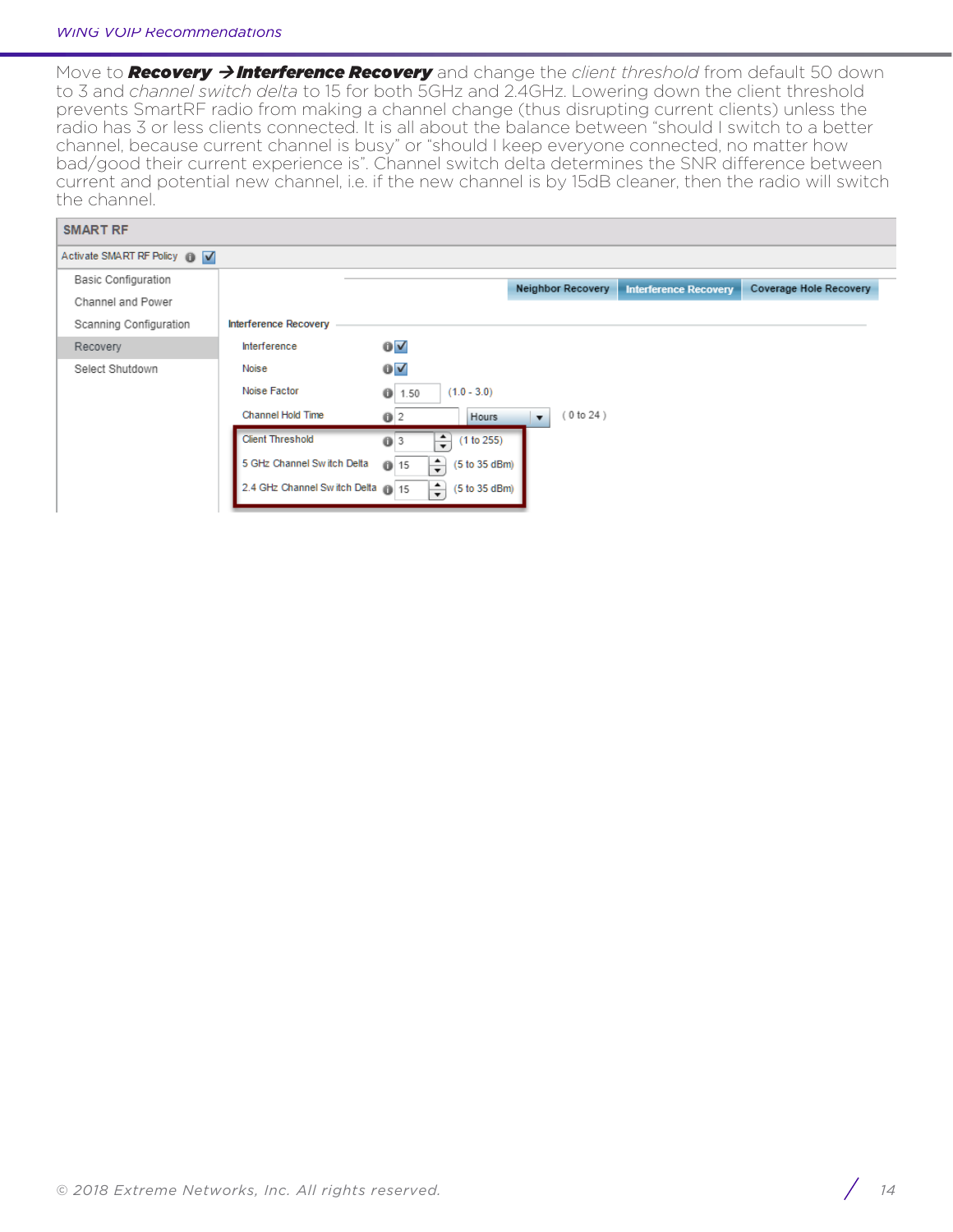# *WLAN Settings*

Voice-enabled WLAN needs to have the following settings implemented as best practices:

- 1. Assign Voice WLAN QoS policy created in the previous step
- 2. Enable Radio Resource Management (802.11k) for modern clients based on Android or iOS:

| <b>WLAN VOIP</b>           |                                                 |                                                                      |
|----------------------------|-------------------------------------------------|----------------------------------------------------------------------|
| <b>Basic Configuration</b> | <b>Client Settings</b>                          |                                                                      |
| Security                   | Enable Client-to-Client Communication           | ◑✔                                                                   |
| Firewall                   | Wireless Client Pow er                          | $\div$<br>(0 to 20 dBm)<br>$Q$ 20                                    |
| <b>Client Settings</b>     | Wireless Client Idle Time                       | (1 to 1, 440)<br>$Q$ 30<br><b>Minutes</b><br>$\overline{\mathbf{v}}$ |
| Accounting                 | Max Firew all Sessions per Client               | $\hat{=}$<br>(10 to 10,000)<br>10<br>$\bullet$                       |
| Service Monitoring         | Max Clients Allow ed Per Radio                  | ÷<br>(0 to 256)<br>$Q$ 256                                           |
| Client Load Balancing      | Radio Resource Measurement                      |                                                                      |
| Advanced                   |                                                 | ∕⊽                                                                   |
| Auto Shutdown              | Radio Resource Measurement Channel Report (i) V |                                                                      |
|                            | <b>Enforce Client Load Balancing</b>            | $\bullet$                                                            |
|                            | Enforce DHCP Client Only                        | $\bullet$                                                            |
|                            | Proxy ARP Mode                                  | <b>Dynamic</b><br>$\overline{\mathbf{v}}$                            |
|                            | Proxy ND Mode                                   | <b>Dynamic</b><br>$\overline{\mathbf{v}}$                            |
|                            | Enforce DHCP-Offer Validation                   | $\bullet$                                                            |

### 3. IP and MAC Access Lists

It is always recommended to limit amount of Broadcast / Multicast traffic in the air. For this purpose, default Access Lists can be utilized for each WLAN outbound direction. These ACLs will limit amount of unneeded broadcast/multicast traffic hitting the air. In case some multicast addresses must be allowed in the air (e.g. Video streaming or PTT), these ACLs may be adjusted according to the particular use-case:

Recommended WLAN ACL assignments:

| <b>WLAN VOIP</b>           |                                     |                                                                   |
|----------------------------|-------------------------------------|-------------------------------------------------------------------|
| <b>Basic Configuration</b> | <b>IP Firewall Rules</b>            |                                                                   |
| Security                   | <b>Inbound IP Firew all Rules</b>   | ₽<br>後<br>VOIP-INBOUND<br>▼                                       |
| Firewall                   | Outbound IP Firew all Rules         | 纱<br>P<br>BC-MC-CONTROL_PLUS_VOIP<br>í<br>$\overline{\mathbf{v}}$ |
| Client Settings            | <b>Inbound IPv6 Firew all Rules</b> |                                                                   |
| Accounting                 |                                     | ΰ<br>5.                                                           |
| Service Monitoring         | Outbound IPv6 Firew all Rules       | ₽<br>₩<br>$\bf{0}$<br>▼                                           |
| Client Load Balancing      | <b>MAC Firewall Rules</b>           |                                                                   |
| Advanced                   | Inbound MAC Firew all Rules         | 462<br>$\bullet$ <none></none>                                    |
| Auto Shutdown              | Outbound MAC Firew all Rules        | ₽<br>變<br>PERMIT-ARP-AND-IPv4<br>▼                                |

|          |               |                   | <b>IP Firewall Policy VOIP-INBOUND</b> |          |              |                                          |                      |            |                 |                  |   |
|----------|---------------|-------------------|----------------------------------------|----------|--------------|------------------------------------------|----------------------|------------|-----------------|------------------|---|
|          |               | Precedence        | Action                                 | Source   | Destination  | Protocol                                 | Mark                 | Log        | Enable          | Description      | E |
| 言        | <u>I</u>      | ÷<br>$ 10\rangle$ | <b>C</b> Allow                         | 条 Any    | 美 Any        | UDP SPort 16384-32767, DPort 16384-32767 | $\sqrt{ }$ DSCP (46) | Log        | <b>C</b> Enable | "RTP VOIP-to-EF" |   |
| 1 Ş I    | $\mathscr{U}$ | 20                | <b>C</b> Allow                         | ia¥⊱ Any | io Any       | $\implies$ TCP, DPort 5061               | $\nabla$ DSCP (24)   | $\Box$ Log | <b>C</b> Enable | "SIP_TLS-to-CS3" |   |
| $\equiv$ | $\mathscr Y$  | 100               | <b>C</b> Allow                         | * Any    | <b>美</b> Any | $\Rightarrow$ $\mathbb{P}$               | Mark                 | $\Box$ Log | <b>C</b> Enable |                  |   |
|          |               |                   |                                        |          |              |                                          |                      |            |                 |                  |   |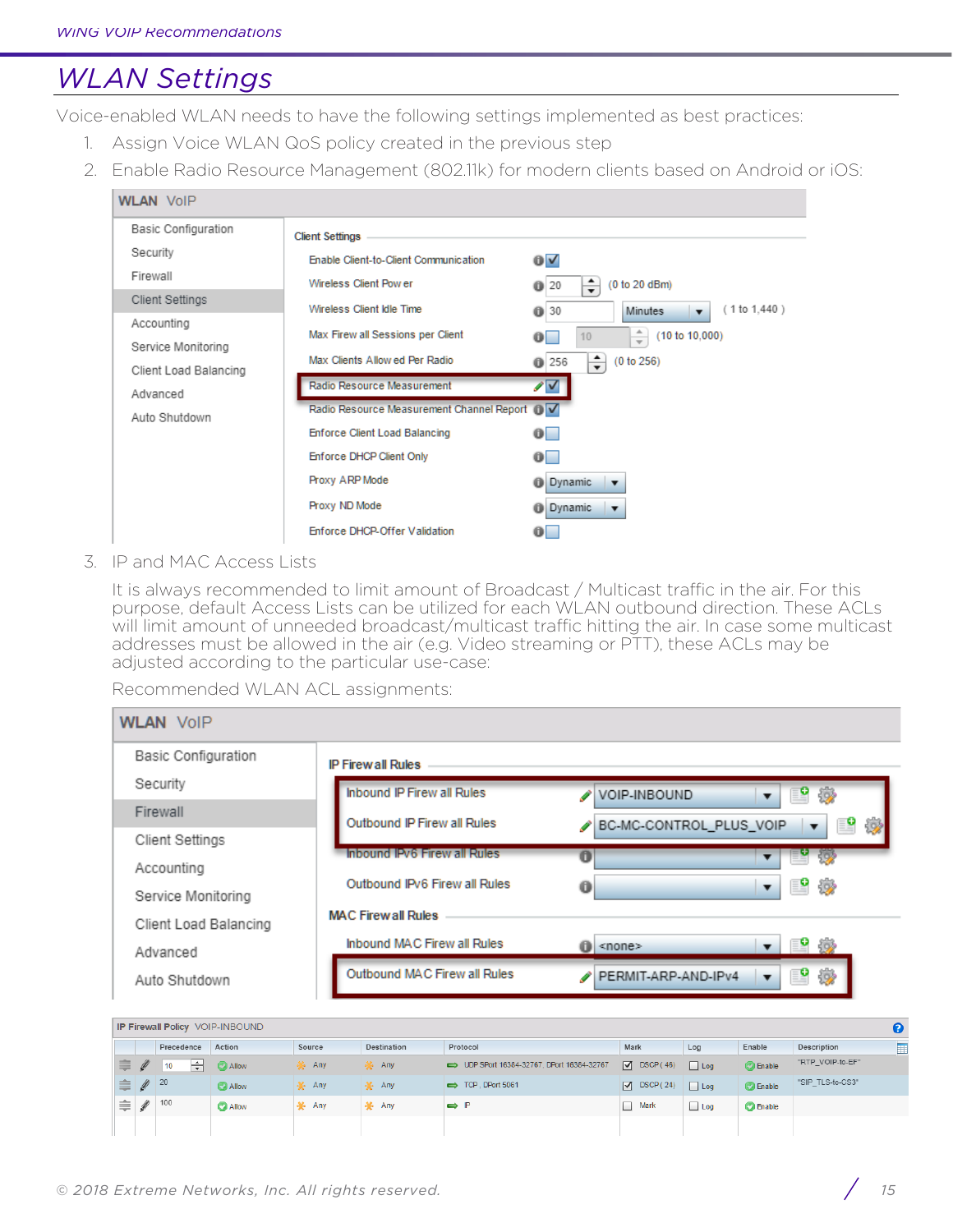|   | $\boldsymbol{\Theta}$<br>IP Firewall Policy BC-MC-CONTROL PLUS VOIP |                  |                |                    |                    |                                          |                    |            |                 |                       |
|---|---------------------------------------------------------------------|------------------|----------------|--------------------|--------------------|------------------------------------------|--------------------|------------|-----------------|-----------------------|
|   |                                                                     | Precedenc Action |                | Source             | Destination        | Protocol                                 | Mark               | Log        | Enable          | 囯<br>Description      |
| 丰 | $\frac{d}{dt}$                                                      | 9                | <b>Allow</b>   | -‰ Any             | <b>美</b> Any       | $\implies$ UDP, DPort 5353               | $\Box$ Mark        | $\Box$ Log | <b>C</b> Enable | Permit Bonjour        |
| ≢ | IJ                                                                  | 10               | <b>C</b> Allow | - Any              | -¥ Any             | UDP SPort 16384-32767, DPort 16384-32767 | $\nabla$ DSCP (46) | $\Box$ Log | <b>C</b> Enable | "RTP_VOIP-to-EF"      |
| ≢ | $\mathscr{Q}$                                                       | 20               | <b>C</b> Allow | <b>美</b> Any       | <b>美</b> Any       | TCP SPort 5061, DPort 5061               | $\nabla$ DSCP (24) | $\Box$ Log | <b>C</b> Enable | "SIP_TLS-to-CS3"      |
| ≢ | IJ                                                                  | 50               | <b>C</b> Allow | <b>美</b> Any       | <b>美</b> Any       | $\Rightarrow$ TCP                        | п<br>Mark          | $\Box$ Log | <b>C</b> Enable | "Permit all TCP"      |
| ≢ | $\frac{d}{dt}$                                                      | 51               | <b>C</b> Allow | <b>美</b> Any       | <b>美 Any</b>       | UDP SPort 67, DPort 68                   | $\Box$ Mark        | $\Box$ Log | <b>C</b> Enable | "permit DHCP replies" |
| ≢ | ∥                                                                   | 60               | <b>B</b> Deny  | <b>美</b> Any       | <b>美</b> Any       | UDP SPort 137-138, DPort 137-138         | N/A                | $\Box$ Log | <b>C</b> Enable | "deny netbios"        |
| ≢ | ∥                                                                   | 62               | <b>C</b> Allow | <b>美 Any</b>       | -¥ Any             | UDP, DPort 1900                          | Mark               | $\Box$ Log | <b>C</b> Enable |                       |
| ≢ | IJ                                                                  | 70               | <b>B</b> Deny  | * Any              | s<br>224.0.0.0/4   | $\Rightarrow$ $\mathbb{P}$               | N/A                | $\Box$ Log | <b>C</b> Enable | "deny MCAST"          |
| ≢ | $\mathscr{Y}$                                                       | 80               | <b>B</b> Deny  | - <del>¥</del> Any | 255.255.255.255    | $\Rightarrow P$                          | $N$ A              | $\Box$ Log | <b>C</b> Enable | "deny IP local BCAST" |
| ≑ | ∥                                                                   | 500              | <b>C</b> Allow | * Any              | - <del>¥</del> Any | $\Rightarrow$ $\mathbb{P}$               | Mark               | $\Box$ Log | <b>C</b> Enable |                       |

| MAC Firewall Rules PERMIT-ARP-AND-IPv4 |                                                                 |
|----------------------------------------|-----------------------------------------------------------------|
|                                        |                                                                 |
| Precedence                             | Rules                                                           |
| 10                                     | permit any any type ipv4 $(0 \times 0800)$ "permit all IPv4 tr  |
| 20                                     | $\diamond$ permit any any type arp (0x0806) "permit all ARP tra |
|                                        |                                                                 |

- 4. Set data-rates according to the AP density and use the following as guidelines:
	- For 2.4GHz disable 802.11b at the very minimum (you should not have any 802.11b-only voice phones hopefully). If AP density permits, disable 6 and 9 Mbps and leave 12Mbps as minimum basic rate.
	- For 5GHz with higher AP density start with 12Mbps as a minimum basic. Do not trip the minimum basic rate more than 24Mbps, as this might negatively affect clients.
	- For any Push-to-Talk services using multicast, carefully select highest basic rate, as this rate is going to be used to deliver multicast traffic. Leaving it at 24Mbps usually works very well.
	- Do not set all rates as basic.

| <b>WLAN VOIP</b>                                                                                          |                                                                                                                                                           |
|-----------------------------------------------------------------------------------------------------------|-----------------------------------------------------------------------------------------------------------------------------------------------------------|
| <b>Basic Configuration</b><br>Security<br>Firewall<br>Client Settings<br>Accounting<br>Service Monitoring | <b>Advanced RADIUS Configuration</b><br>NAS Identifier<br>0<br>NAS Port<br>0<br>RADIUS Dynamic Authorization (D)<br><b>Radio Rates</b>                    |
| Client Load Balancing<br>Advanced<br>Auto Shutdown                                                        | Rates for 2.4 GHz WLAN<br>Custom::basic-12,basic-24,18,36,41<br><b>Select</b><br>Rates for 5 GHz WLAN<br>Custom::basic-12.basic-24.18.36.4<br>₽<br>Select |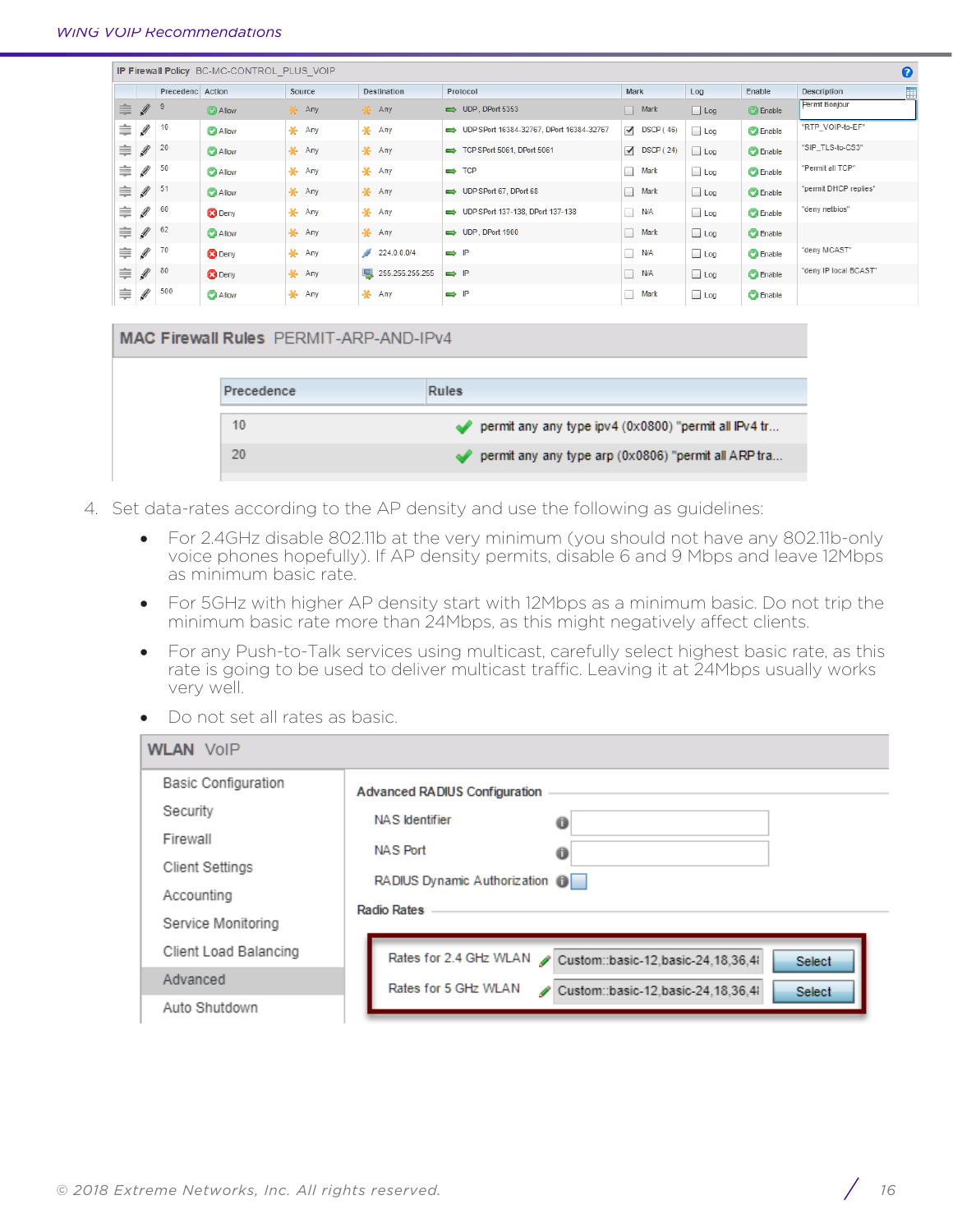

- 5. Chose authentication / encryption methods wisely. It is not only important to find out which authentication and encryption methods are supported by the VOIP client (WPA2-Enterprise with EAP authentication or WPA2-Personal with PSK), but also what type of fast roaming methods are supported by the client. It is crucial to make the roam time lower than 150ms to keep the voice call from dropping and keep acceptable voice quality.
	- Many legacy phones do not support any fast roaming methods, therefore implementing WPA2-Enterprise on a VOIP SSID is not recommended, as roaming times will be about 1 second, which will always result in dropped calls. In these cases, PSK authentication with CCMP encryption is the best way forward.
	- Most modern devices will support non-standardized fast roaming mechanisms, such as *PMK* caching and/or *Opportunistic Key Caching (OKC)*. These fast roaming methods allow to completely skip EAP exchange during roam, and only perform 4way handshake for dynamic key generation. This makes roaming as fast, as with PSK network (about 50ms on average). The difference between PMK and OKC caching is that PMK caching only provides fast-roam "back to the old AP", while it does full EAP exchange and 4way handshake when client roams to a new AP. With OKC caching, fast roam is happening regardless if the AP is new, or the old "known" one. Both methods are enabled by default on WLAN settings.
	- The newest VOIP clients will support *802.11r* standard that provides extremely fast roaming times (about 5ms on average) for both WPA2-Enterprise or WPA2-Personal, as it allows to not only skip the EAP exchange, but also the 4way handshake. If your VOIP client supports 802.11r, it is recommended to enable in on WLAN settings:

| <b>WLAN VolP</b>                                                                                          |                                                                                                                                        |
|-----------------------------------------------------------------------------------------------------------|----------------------------------------------------------------------------------------------------------------------------------------|
| <b>Basic Configuration</b><br>Security<br>Firewall<br>Client Settings<br>Accounting<br>Service Monitoring | <b>Advanced RADIUS Configuration</b><br>NAS Identifier<br>o<br>NAS Port<br>o<br>RADIUS Dynamic Authorization (D)<br><b>Radio Rates</b> |
| Client Load Balancing<br>Advanced                                                                         | Rates for 2.4 GHz WLAN @ default<br>Select<br>Rates for 5 GHz WLAN<br><b><i>O</i></b> default                                          |
| Auto Shutdown                                                                                             | Select<br>Transition<br><b>Fast BSS Transition</b><br>╱√<br><b>Fast BSS Transition Over DS</b><br>σ                                    |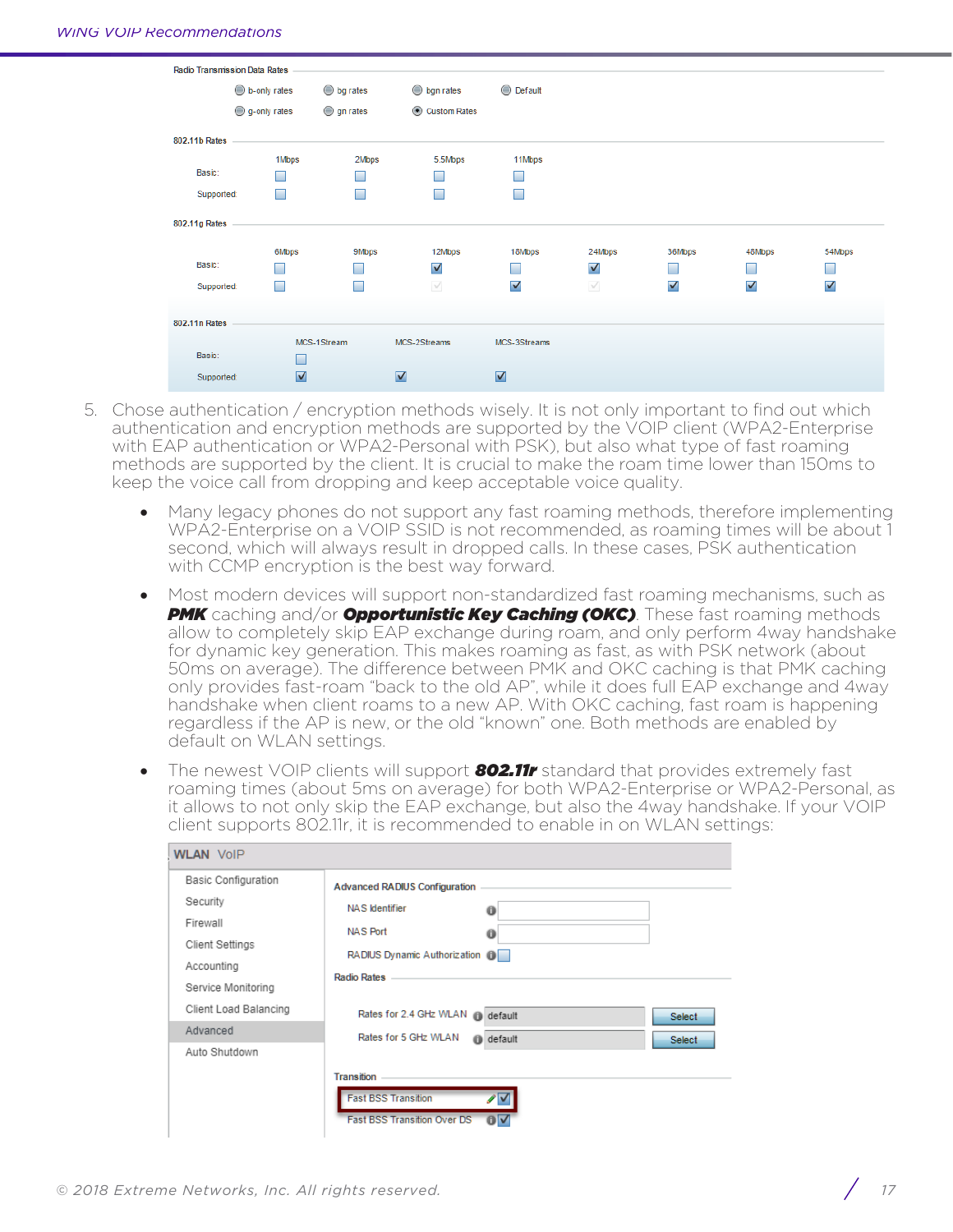# *Radio Settings*

When trimming data-rates it is important to make sure that AP will respond to the client using a minimum basic rate configured, as opposed to the data rate at which client was probing. In addition, it is recommended to disable retrying of probe responses on the AP. DTIM settings should be configured based on the VOIP phone manufacturer recommendation, however the default setting of 2 will work well in most cases:

| <b>WLAN Properties</b> |                            |                                     |          |  |  |  |  |  |
|------------------------|----------------------------|-------------------------------------|----------|--|--|--|--|--|
|                        | Beacon Interval            | (milliseconds)<br>100<br>Ô          |          |  |  |  |  |  |
|                        | <b>DTIM Interval BSSID</b> | $\star$ 2                           | Select - |  |  |  |  |  |
|                        | <b>RTS Threshold</b>       | ÷<br>(0 to 65,536 bytes)<br>6 65536 |          |  |  |  |  |  |
|                        | <b>Short Preamble</b>      | $\bullet$                           |          |  |  |  |  |  |
|                        | Guard Interval             | Any<br>Ô<br>▼                       |          |  |  |  |  |  |
|                        | Probe Response Rate        | lowest-basic<br>$\bullet$<br>▼      |          |  |  |  |  |  |
|                        | Probe Response Retry (i)   |                                     |          |  |  |  |  |  |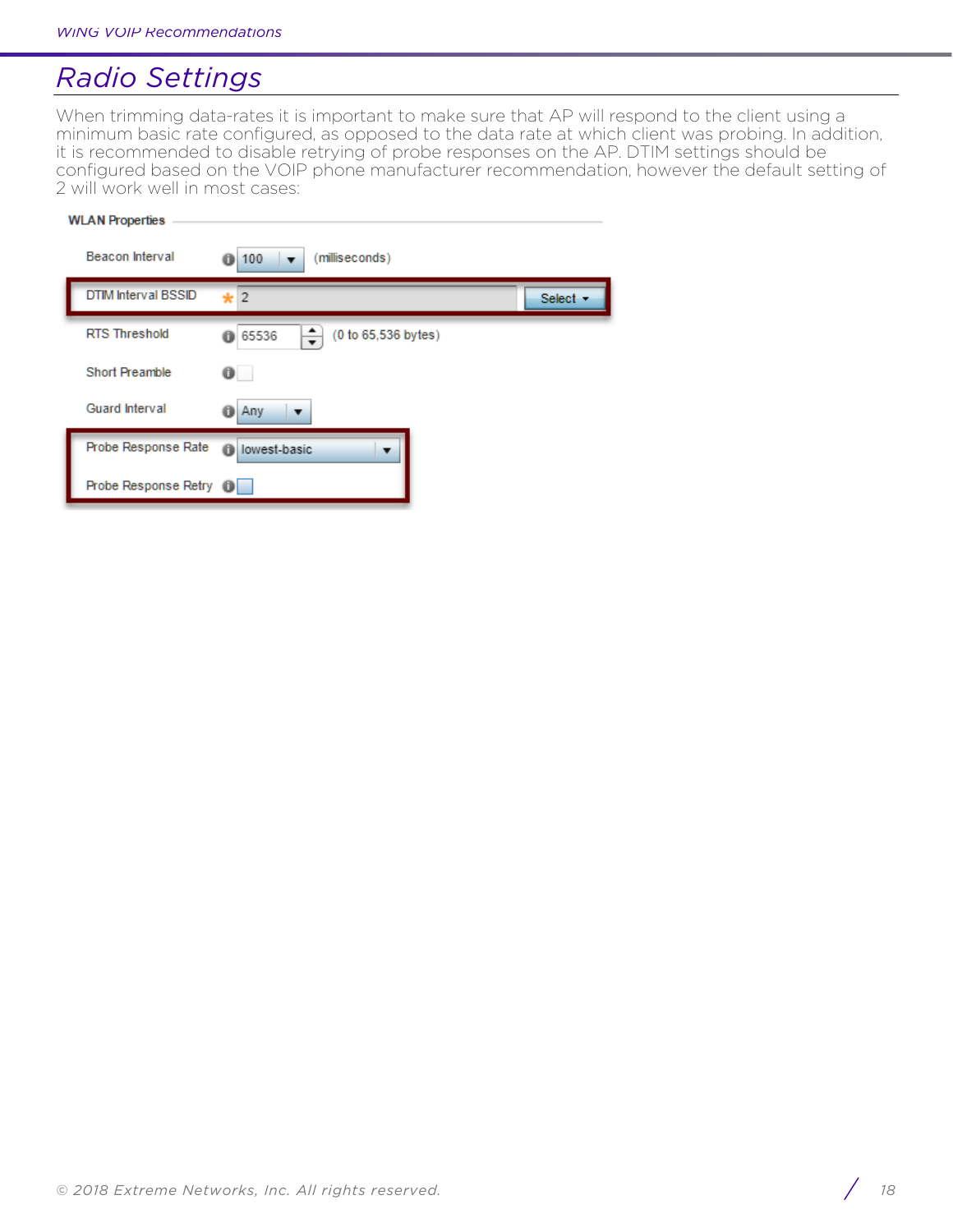# *Mobility*

# *Seamless Roaming Checklist*

For seamless wireless client roaming and handoff following items must be ensured:

- § Sufficient coverage cell overlap, i.e. the worst client should hear an AP at least at -67dBm.
- Key Caching must be enabled on the WLAN for secure fast roaming. OKC and PMK caching is enabled by default. It is recommended to enable 802.11r (fast-bss-transition) when clients support it.
- § WNMP roaming notifications are responsible for updating wired infrastructure MAC address tables, as well as key cache exchange between the Access Points. It is important to ensure that:

### For locally bridged WLANs:

■ DST MAC 01:A0:F8:F0:F0:04 (WNMP roam notification) is allowed on the wired switches for all user VLANs, at least on the switchports going out to the APs.

### For tunneled VLANs:

- DST MAC 01:A0:F8:F0:F0:04 (WNMP roam notification) is allowed on the wired switches for all user VLANs, on the switchports going out to the controllers.
- In case with MiNT level 2 tunneling and controller-managed RF Domains in a campus deployment "mint inter-tunnel-bridging" should be enabled only on the controller side to allow passing WNMP roam notifications between multiple MiNT tunnels. It must not be enabled in NOC deployments.
- In case with L2TPv3 tunnels from every AP back to the controllers, "12tpv3 inter-tunnelbridging" must be enabled on the controller side to allow passing of WNMP messages. It is not required when each remote site is tunneling via an RF Domain Manager.
- Wireless Firewall is enabled for client session migration to work. Additionally, for this feature to work Access Points must be able to discover each other over MiNT either at level 1 or level 2.